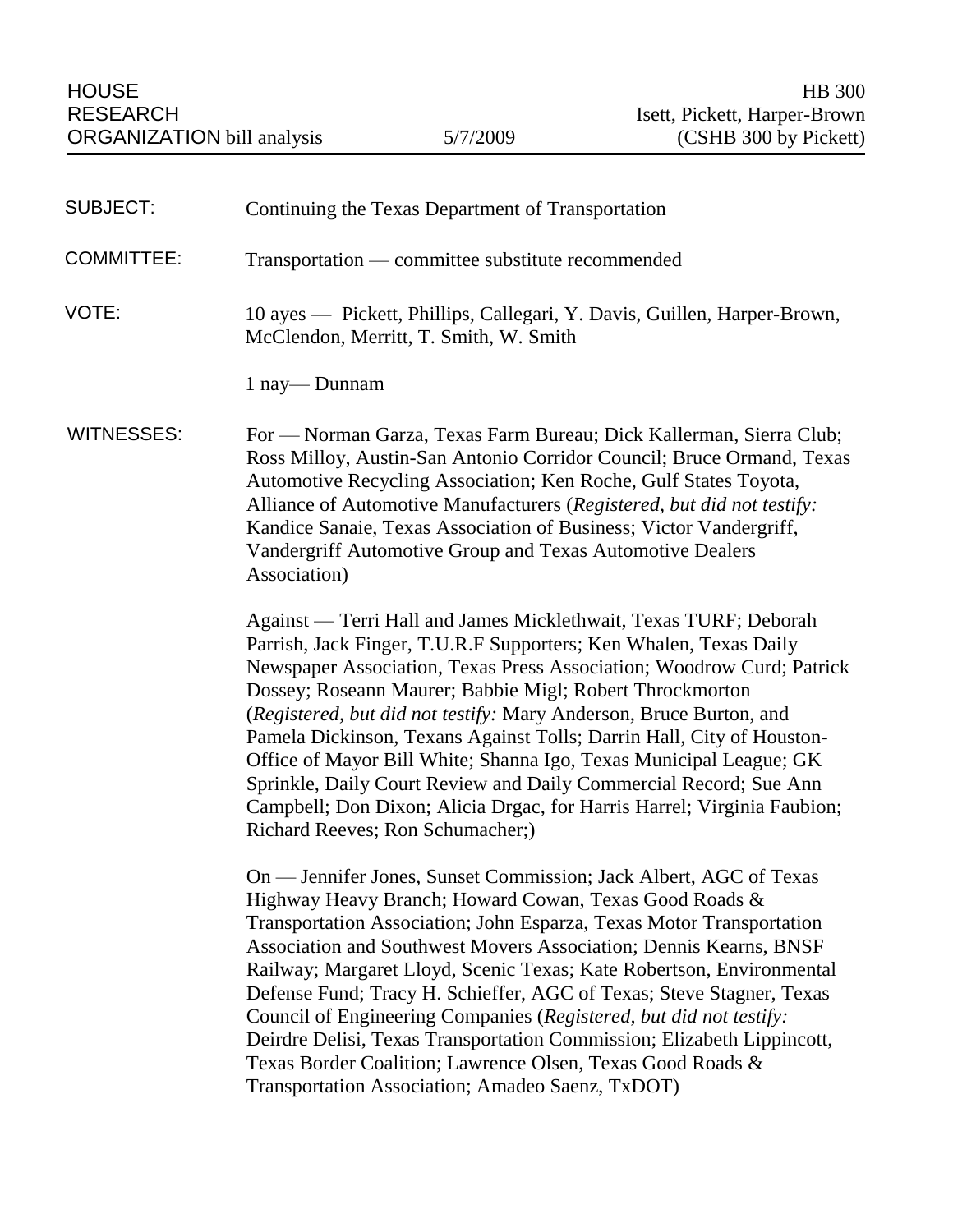BACKGROUND: The Texas Department of Transportation (TxDOT) is responsible for managing the state's transportation network and vehicles travelling on state roads. The agency's major duties include:

- planning, maintaining, and expanding the state's highways and bridges, including toll roads;
- managing the state's transportation network, safety improvements on roads, and regulations of outdoor advertising;
- overseeing business activities related to motor vehicles, including dealerships and vehicle salvage; and
- administering divisions responsible for registering vehicles,  $\bullet$ including motor carriers, and issuing titles and license plates, and oversize and overweight permits.

TxDOT employs about 14,500 staff in Austin and in the agency's 25 district offices statewide. The agency had a budget of \$17.5 billion for fiscal 2008-09, the majority of which was dedicated to planning, building, and maintaining roads and bridges.

The Texas Transportation Commission (TTC) is the policy-making body presiding over TxDOT and is composed of five members appointed by the governor, with the advice and consent of the Senate. Members serve staggered, six-year terms. The Transportation Code requires that commission members be appointed to reflect the diverse geographic regions and population groups of the state, including one member who must reside in a rural area. The commission provides policy direction with regard to TxDOT's major areas of operation, selects certain transportation projects to receive funding, and elects the department's executive director.

TxDOT is funded largely through federal funds and revenue from Fund 6, which collects the vast majority of highway-related revenue from state motor fuels taxes, motor vehicle registrations, concessions payments for the right to develop and operate toll roads, and various fees. The agency also receives bond proceeds from Fund 6 revenue bonds and Texas Mobility Fund (TMF) revenue bonds. The 81st Legislature is considering bills that would appropriate additional proceeds from general obligation bonds authorized by voters through Proposition 12 (SJR 64 by Carona).

TxDOT administers functions related to vehicle titles, registration, and license plates in conjunction with county tax assessor-collectors' offices.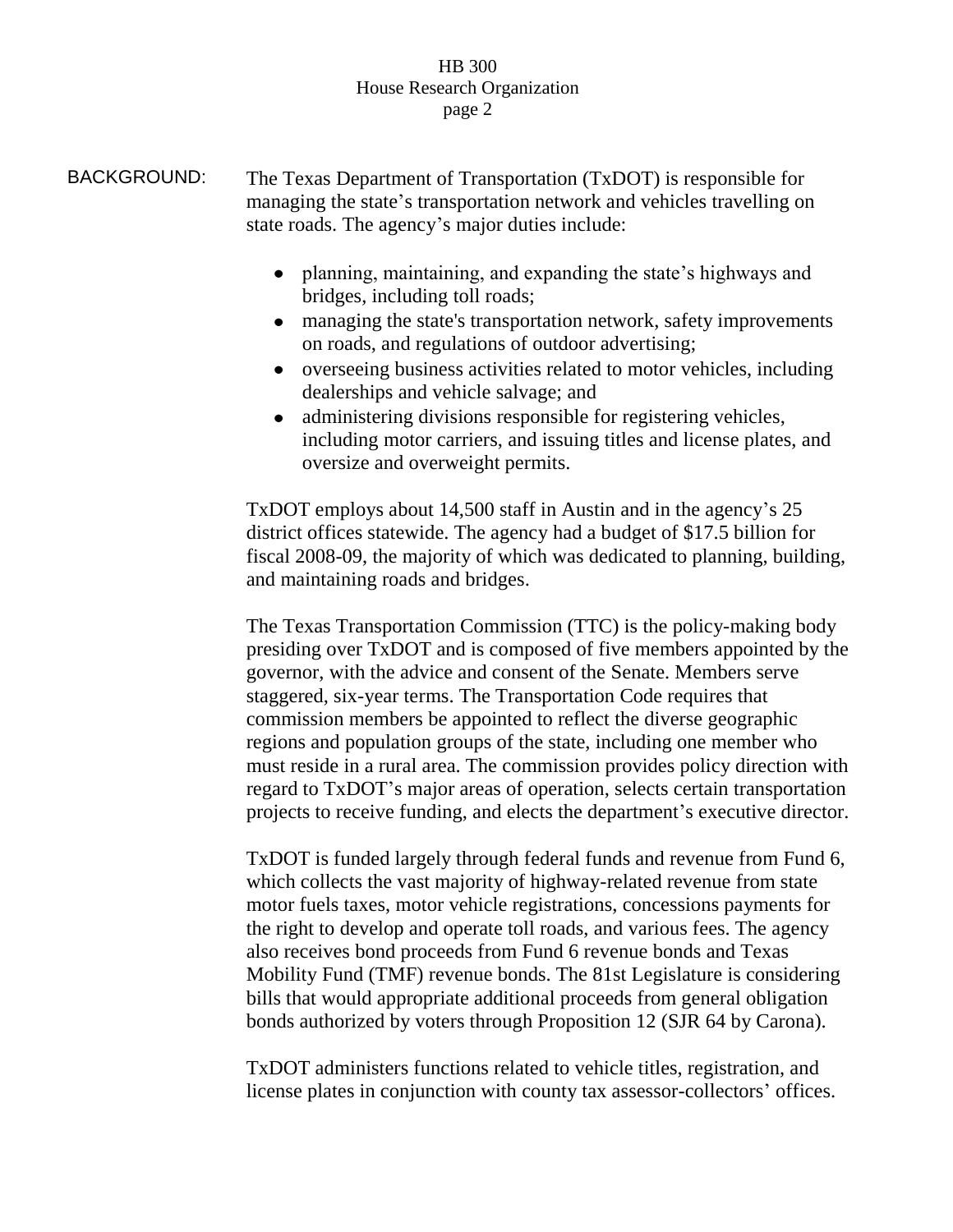Revenue from registrations is divided between the counties that collect the fees and Fund 6, where it is appropriated for various highway-related purposes. TxDOT also houses the Automobile Burglary and Theft Prevention Authority (ABTPA), which was established to assess problems related to auto burglary and theft in the state and administers a grant program to local governments. The ABTPA has a seven-member board and a budget of about \$30 million for fiscal 2008-09, most of which was granted to local entities. TxDOT also issues permits for vehicles that exceed statutory weight and size limit, which totaled 554,000 in fiscal 2007.

Unless continued by the 81st Legislature, TxDOT will be abolished September 1, 2009.

DIGEST: CSHB 300 would revise policy and oversight bodies, statewide and local transportation planning, funding for transportation projects, and TxDOT powers, duties, and regulatory oversight. The bill also would move certain agency duties and responsibilities to other agencies and would add provisions governing rail transportation. CSHB 300 would continue TxDOT for four years until September 1, 2013.

## **REVISIONS TO POLICY AND OVERSIGHT BODIES**

**Texas Transportation Commission.** CSHB 300 would revise appointments of Texas Transportation Commission (TTC) members, while retaining the current five-member structure. Under the bill, four commissioners would be appointed by the governor, including one that would be selected from a list of individuals provided by the speaker of the House, and one commissioner would be appointed by the lieutenant governor. The governor would appoint a commissioner to satisfy an existing requirement that one commissioner represent a rural area. The bill would also require TxDOT's chief financial officer to report directly to the TTC.

**Legislative oversight committee.** CSHB 300 would establish a legislative oversight committee to conduct analyses and make recommendations for the operation and needs of the state transportation system. The bill would transfer to the oversight committee funds for employees and duties currently in TxDOT's government and public affairs research section. The committee would meet at will and would be composed of six members, including: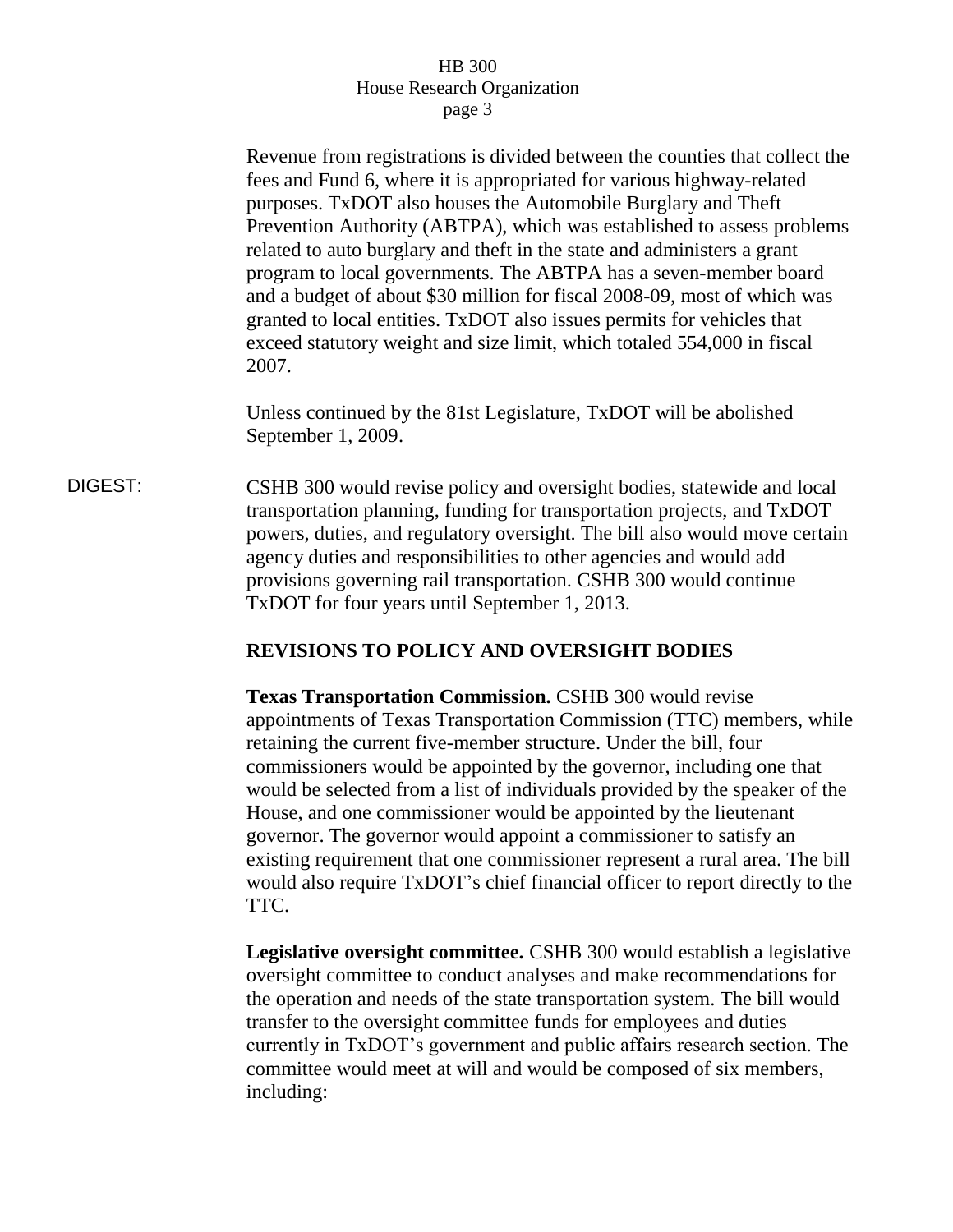- the chairs of the House Committee on Transportation and the Senate Committee on Transportation and Homeland Security;
- two members of the Senate appointed by the lieutenant governor;  $\bullet$ and
- two members of the House of Representatives appointed by the speaker.

Presiding officers of the committee, who would be appointed alternatively by the speaker of the House and the lieutenant governor, would serve a two-year term expiring February 1 of each odd-numbered year.

The committee would be responsible for monitoring TxDOT's planning, programming, and funding of the state's transportation system. The committee would analyze the cost-effectiveness of using various funds to improve the transportation system, critical problems facing the system, and long-term transportation needs. The committee would recommend strategies to solve transportation problems and policy priorities addressing the state's long-range needs. The committee would also assist the Legislature in developing legislation to improve the effectiveness of the state transportation system.

The committee would have other powers and duties available to special committees but could not recommend funding or developing a specific project. The committee would issue a report in the same fashion as interim reports issued by other committees. The committee could also contract with an independent consulting firm to make recommendations for improvements to TxDOT. A consultant would assume specific review functions relating to TxDOT's operations and management of the state's transportation system. The committee would oversee the implementation of any recommendations offered by a consultant.

The committee also would review and comment on TxDOT's research program, including individual research projects and activities, before the agency implemented the program. The committee could request assistance from a university transportation research program to assist with this responsibility.

## **STATEWIDE AND LOCAL TRANSPORTATION PLANNING**

The bill would revise provisions governing statewide surface transportation planning and funding. A planning organization would be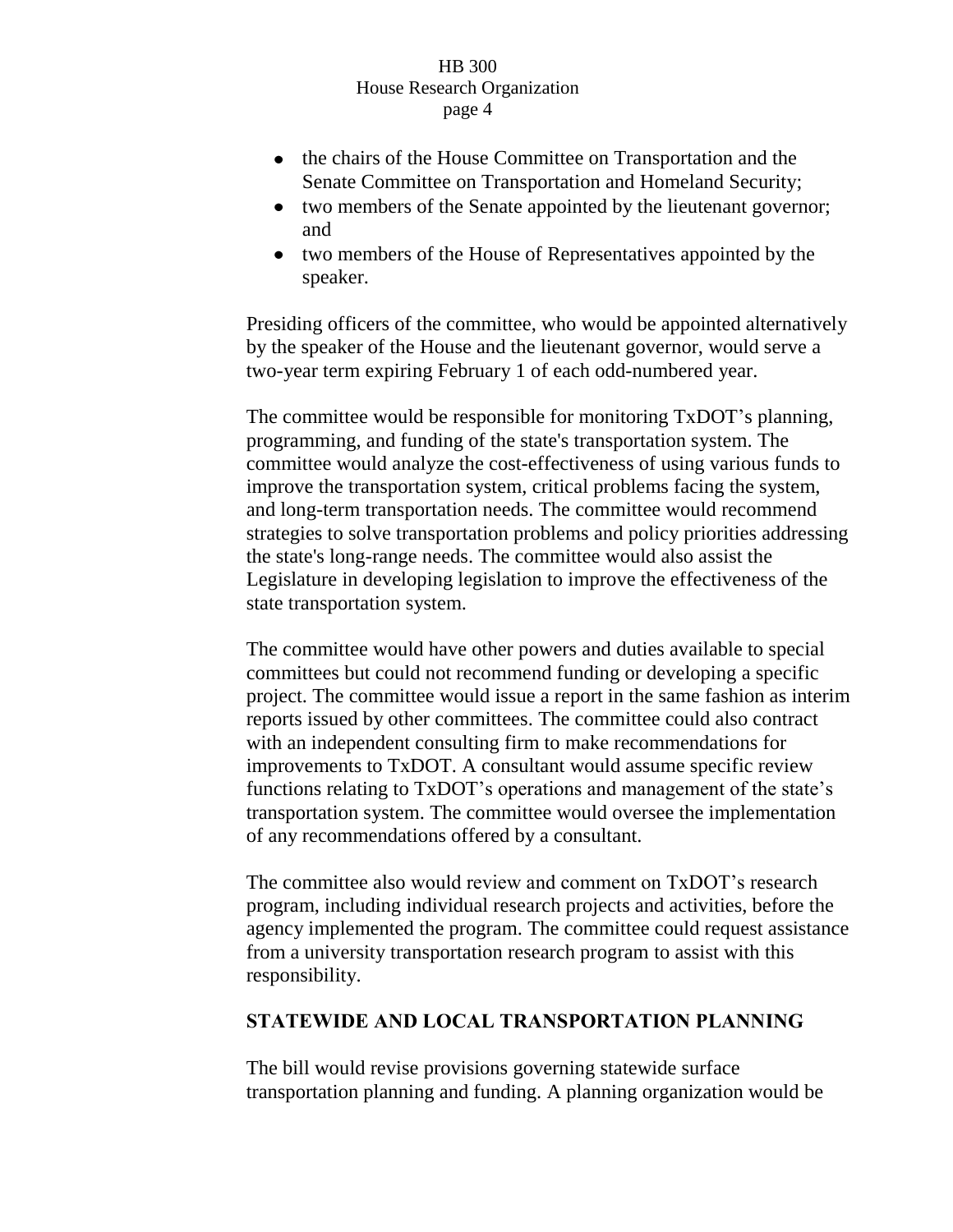defined as a metropolitan planning organization (MPO), a rural planning organization (RPO), or a TxDOT district that served an area that was not in the boundaries of an MPO.

**Changes to TxDOT districts.** The bill would delete a requirement that there may not be more than 25 regional districts in the state established to perform TxDOT's duties in the area. The commission would align district boundaries in congruity with regional planning commissions, such as a council of government, except as necessary to avoid:

- adverse economic impact on local communities caused by closing one or more department offices;
- cost inefficiencies caused by the realignment of existing district boundaries; or
- significant disruptions to the existing workforce of one or more districts.

The commission would have to send a report to relevant parties explaining the reason for any variance in district and regional planning commission boundaries.

**Rural planning organizations.** The bill would provide for the creation of RPOs to serve areas within the boundaries of a council of government but outside the boundaries of an MPO. An RPO would develop a transportation plan and program for its service area and could recommend transportation projects to the TTC. If an RPO did not offer recommendations, TxDOT would seek input from the RPO and local officials on transportation projects and programs in the area. To establish an RPO, the governing bodies representing at least 75 percent of the area's population would have to adopt a resolution to this effect.

RPO boards would comprise local elected officials and the corresponding TxDOT district engineer. For an RPO to receive funds, three-fourths of the board members would have to be elected officials holding office in the represented geographic area, and board votes would have to be restricted to elected officials. TxDOT could use State Highway Fund (Fund 6) revenue to pay for the operations of an RPO.

**Metropolitan planning organizations.** CSHB 300 would require MPOs to develop transportation plans and programs for metropolitan areas in cooperation with other entities. A program would provide for the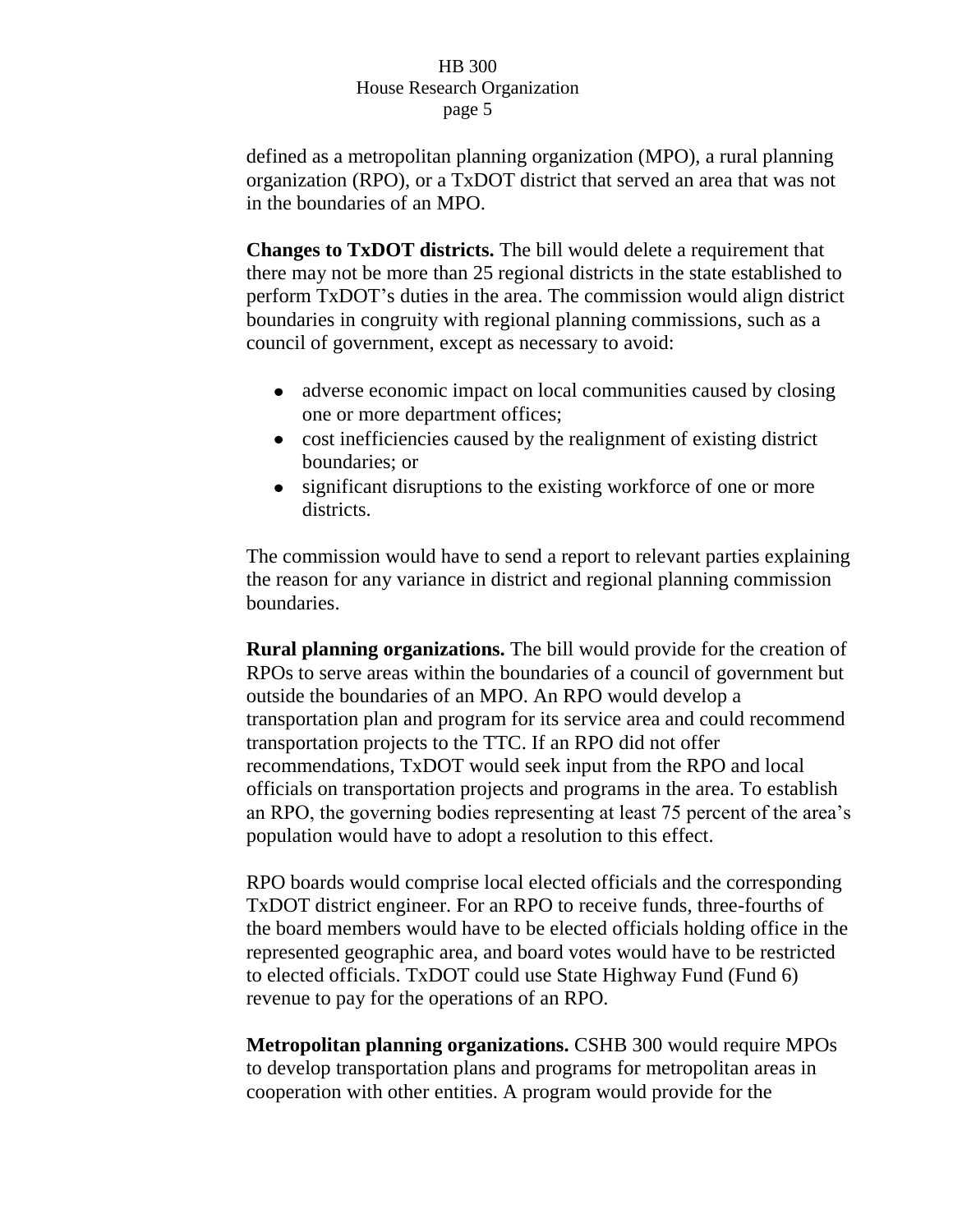development and management of transportation systems and would take into consideration all modes of transportation. MPOs would cooperate with TxDOT to develop long-range transportation plans, annually updated transportation improvement programs, and an annual unified work program. Plans would have to adhere to specific criteria. MPOs would:

- prepare a congestion management system for the metropolitan area;
- assist TxDOT in mapping transportation planning boundaries  $\bullet$ required by state or federal law;
- assist TxDOT in performing its duties relating to managing access,  $\bullet$ the classification of roads, and data collection;
- execute all agreements or certifications necessary to comply with  $\bullet$ applicable state or federal law;
- represent all the jurisdictional areas in the metropolitan area in the formulation of a transportation plan or program as required; and
- perform all other duties required by state or federal law.  $\bullet$

*MPO board.* An MPO board would be subject to state laws governing open meetings. Board members would not be allowed to vote by proxy. For an MPO to receive funds, three-fourths of the board members would have to be elected officials holding office in the represented geographic area and board votes would have to be restricted to elected officials. An existing MPO that did not comply with the new provisions could restructure accordingly. Transportation authorities or other agencies that have been established by law to perform transportation functions in certain metropolitan areas could be granted voting membership on an MPO board.

An MPO also would appoint a technical advisory committee to serve at its pleasure. The advisory committee would be responsible for considering safe access to schools in its review of transportation project priorities and would coordinate actions with local school boards and other local programs. An MPO would also employ an executive director and other staff as necessary and could contract with another entity to accomplish planning and program duties. Any new state laws governing MPOs that conflicted with a federal law would be superseded.

**Local transportation plans.** Planning organizations would have to develop a 10-year transportation plan for the use of funds allocated to the area. Portions of the plan could be used to satisfy current federal laws governing transportation improvement plans. A planning organization would collaborate with other entities to develop acceptable assumptions to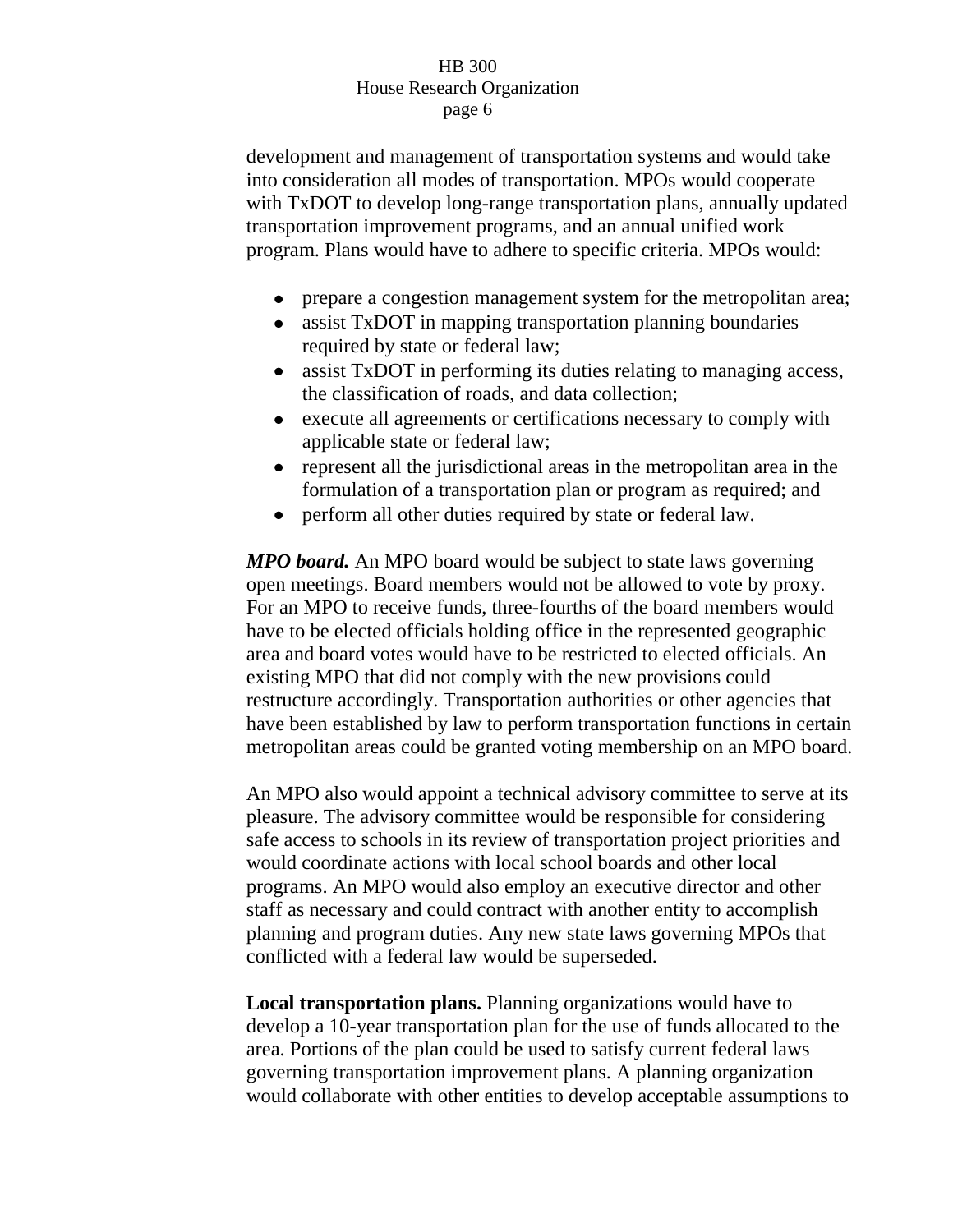be used in the planning process. Planning organizations could also prepare and update a longer-range transportation plan for their areas.

**Statewide plans.** Planning organizations would select and prioritize transportation projects for their areas. A TxDOT district outside an MPO or RPO would select and prioritize projects with input from local officials and submit the list to the TTC for approval. TxDOT would use project priority lists submitted by planning organizations to create the statewide transportation program and budget. The statewide transportation program and budget would include TxDOT's operating budget, the department's cash flow forecast, allocations of funds to different regions, projects selected by planning organizations, and the department's 10-year business work plan. The plan would be adopted biennially.

TxDOT would be required to complete a 10-year business work plan based on the prioritized lists of projects submitted by planning organizations. The plan would include a list of projects that would be planned or developed in the duration of the projected plan, expected progress to be made on projects by quarter, and funding estimated for each project. The department would also complete a biennial project plan that included a schedule for authorizing funds for each project. The project plan would be subject to a review and status report by the commission.

TxDOT would work with planning organizations to develop a statewide connectivity plan. The department would adopt rules to establish criteria for designating a project as a statewide connectivity project and would develop benchmarks for evaluating the progress and timeline of such a project. The plan would be adopted formally by the Texas Transportation Commission.

## **FUNDING FOR TRANSPORTATION PROJECTS**

**Allocation of funds to local entities.** TxDOT's chief financial officer would release a cash flow forecast of at least 10 years into the future containing anticipated funding available for transportation projects in the state. The Texas Transportation Commission would use the cash flow forecast to allocate funding to planning organizations by an adopted funding formula. The commission would develop funding formulas with the input of planning organizations and other officials. Funds would be deposited into subaccounts in Fund 6 for each region. The TTC could set aside for emergencies or economic development opportunities no more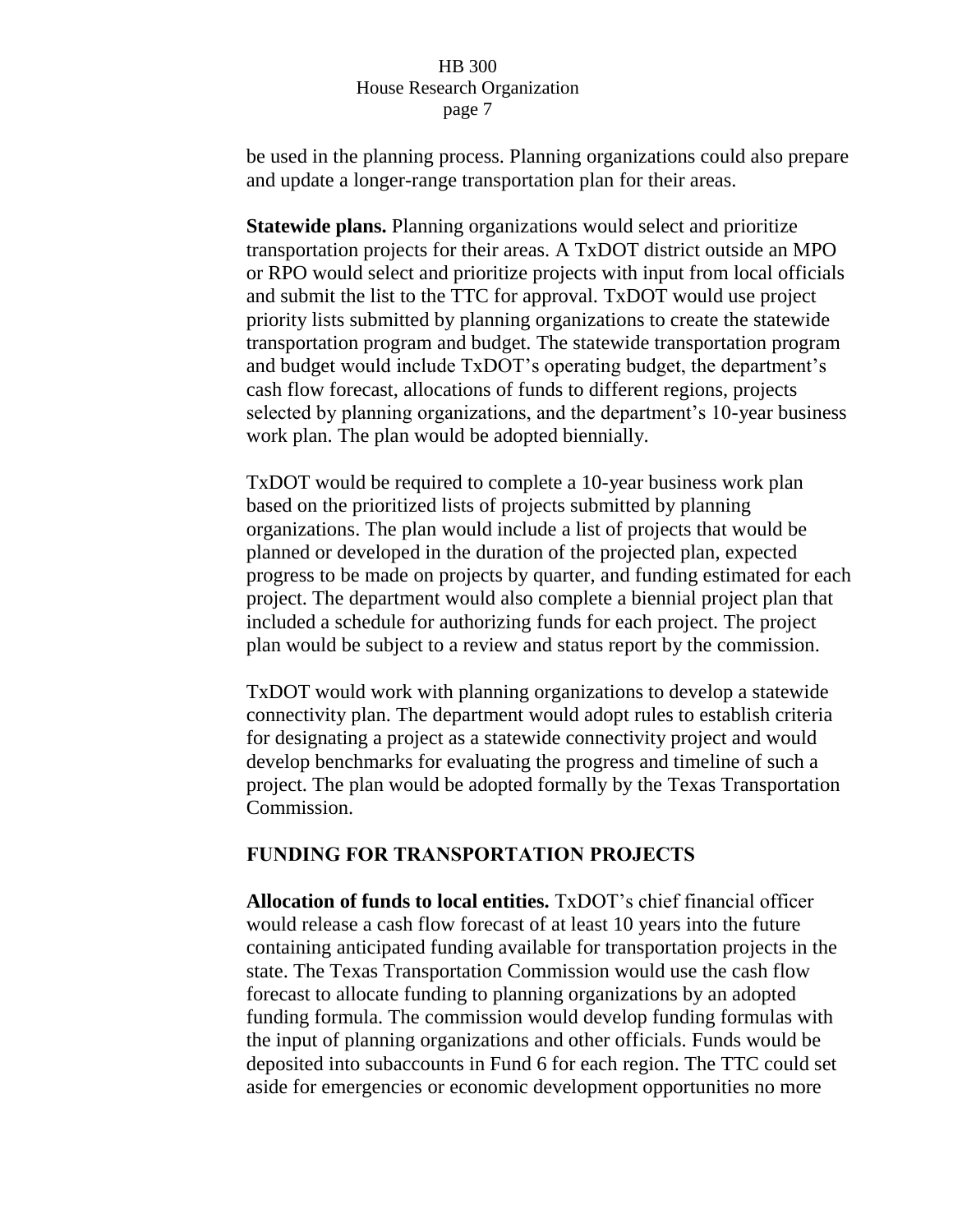than \$250 million or 10 percent of all funds allocated to districts, whichever was less.

Funds TxDOT received for highways, including toll roads with revenue not reserved for local uses, allocated at the agency's discretion would be disbursed based on performance measures and would have to include at least a consideration of centerline miles, congestion, population, percent of people in poverty, safety, and vehicle miles traveled. Performance measures would be adopted through a biennial project plan and would include a number of criteria related to the status of transportation projects within a planning organization, demand on transportation facilities, the condition of local infrastructure, and other considerations.

The TTC would allocate funding to planning organizations for all transportation project costs. The commission would have to adopt formulas that varied based on the type of transportation project and would have to adopt rules for all funding formulas.

Funds allocated to a planning organization could be used to:

- pay project costs, provide toll equity, or make other payments for projects selected by the planning organization;
- pay debt service or repay money borrowed from another region; or
- fund a planning organization's operation costs.

Planning organizations could use only a portion of total funds, which would vary based on the type of organization, to pay for operations costs.

*Lending among local entities.* The commission could adopt rules to allow lending funds between planning organizations. Funds could be loaned only as a means to avoid lapsing federal appropriations authority. Interest charged by a planning organization could be no greater than the interest on outstanding Fund 6 revenue bonds or the prevailing market rate for comparable municipal debt if no revenue bonds were outstanding.

**Transportation reinvestment zones.** CSHB 300 would allow a municipality or county to establish a transportation reinvestment zone for any transportation project. If any part of the project was subject to TxDOT oversight, the municipality or county could request that the agency delegate to it full responsibility for the development of the project. If the project was on the state highway system, it would have to comply with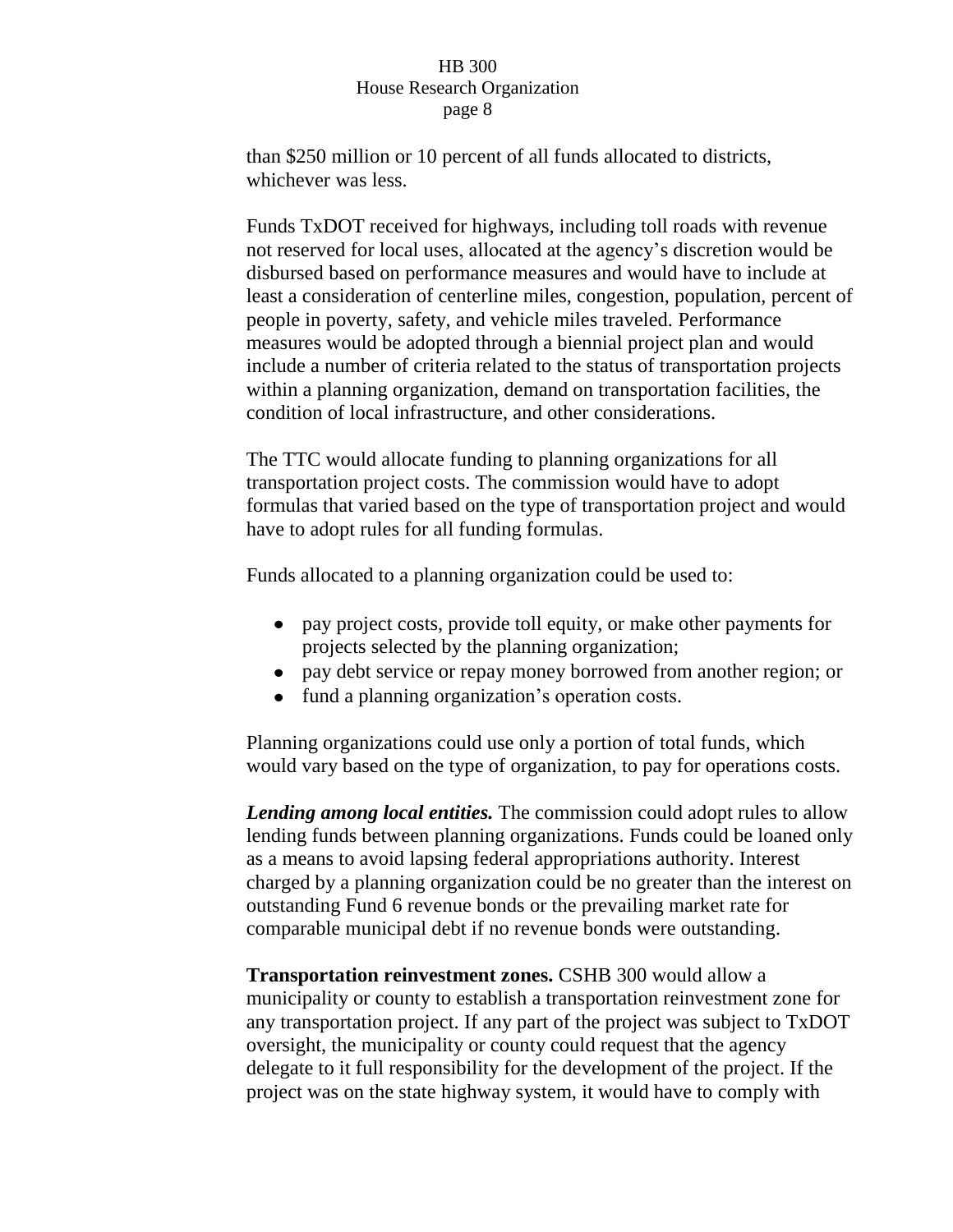state design criteria unless TxDOT made a specific exception. The bill would make conforming changes to state law to reflect the expanded range of transportation projects eligible for reinvestment zones. TxDOT could take any reasonable action necessary to comply with a federal requirement and enable the state to receive federal-aid highway funds.

A municipality or county could contract with a public or private entity to develop or otherwise improve a road in a reinvestment zone and could pledge funds from the zone to the entity. A municipality or county could not rescind a contract to pay an entity that owed a debt on bonds or other securities until those debts were satisfied. The boundaries of a zone could be adjusted as needed, but the area of the zone could not be reduced if the change might affect any outstanding bonds or other obligations used to fund the project.

An ordinance or other law designating a transportation reinvestment zone would have to designate the base year used to establish a tax increment in the municipality or county. The bill would require the portion of the money deposited into the tax increment account, as specified by the municipality, to be used in funding the transportation project associated with the zone and for aesthetic improvements within the zone. Remaining funds from the increment could be used for other purposes.

A county could assess the cost of a road development project against property within the zone. An assessment of property in the zone could be paid in installments following established procedures, but an installment could not exceed the value of a tax abatement authorized under existing law. A county could apply procedures in current law governing designated improvement districts for the purposes of assessing value and issuing bonds for the cost of the transportation project in a reinvestment zone.

A municipality or county could not be penalized with a reduction in traditional transportation funds due to the establishment of a transportation reinvestment zone. Funds that TxDOT designated for a project prior to the establishment of a reinvestment zone could not be reduced due solely to the designation of the zone. Funds for TxDOT districts could similarly not be reduced due to the establishment of a reinvestment zone by a county or municipality in the district.

**Landscaping.** TxDOT would allocate one-half of one percent of the cost of a contract for a highway project located in a federally designated non-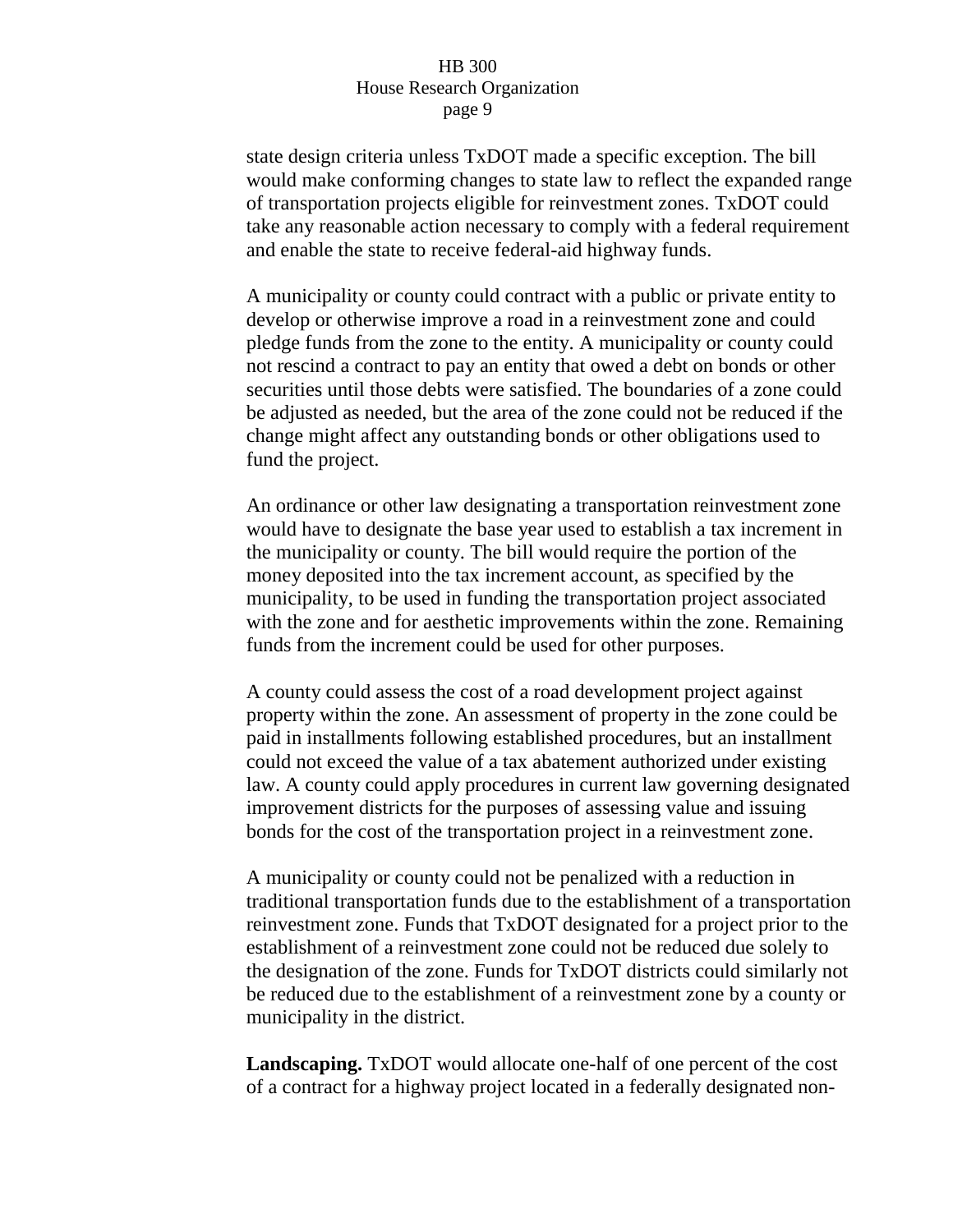attainment area for landscaping improvements for the project or for landscaping other projects in the district. Landscaping improvements would include planting native or adapted trees suitable for the local climate and preparing the soil and installing irrigation systems for the growth of trees and plants. The added provisions would apply equally to a toll project entity contracting for a project in a non-attainment area.

**Public transportation funds.** The Texas Transportation Commission would adopt rules to allocate funds to public transportation providers in the state. The commission would have to distribute to providers at least 90 percent of the amount allocated through established funding formulas and more than 10 percent of discretionary funds available.

# **RELOCATING CERTAIN TxDOT DIVISIONS AND FUNCTIONS**

CSHB 300 would move certain functions overseen by TxDOT into other agencies and offices.

**Department Of Motor Vehicles.** CSHB 300 would create the Texas Department of Motor Vehicles (DMV) as a separate state agency. The bill would charge the department with administering and enforcing current laws governing:

- certificates of title and motor vehicle registration;
- motor carrier registration, including federal motor carrier registration;
- the sale and lease of motor vehicles;
- salvage vehicle dealers;
- oversize and overweight vehicle regulation and permitting;
- markings on commercial motor vehicles;
- motor transportation brokers; and
- foreign commercial motor transportation.

The DMV would be organized into divisions to accomplish assigned functions and duties, including divisions for administration, motor carriers, motor vehicles, and vehicle titles and registration.

The bill would make conforming changes to statutes governing the Texas Department of Transportation (TxDOT) to reflect the transferred responsibilities and associated appropriations. Powers and duties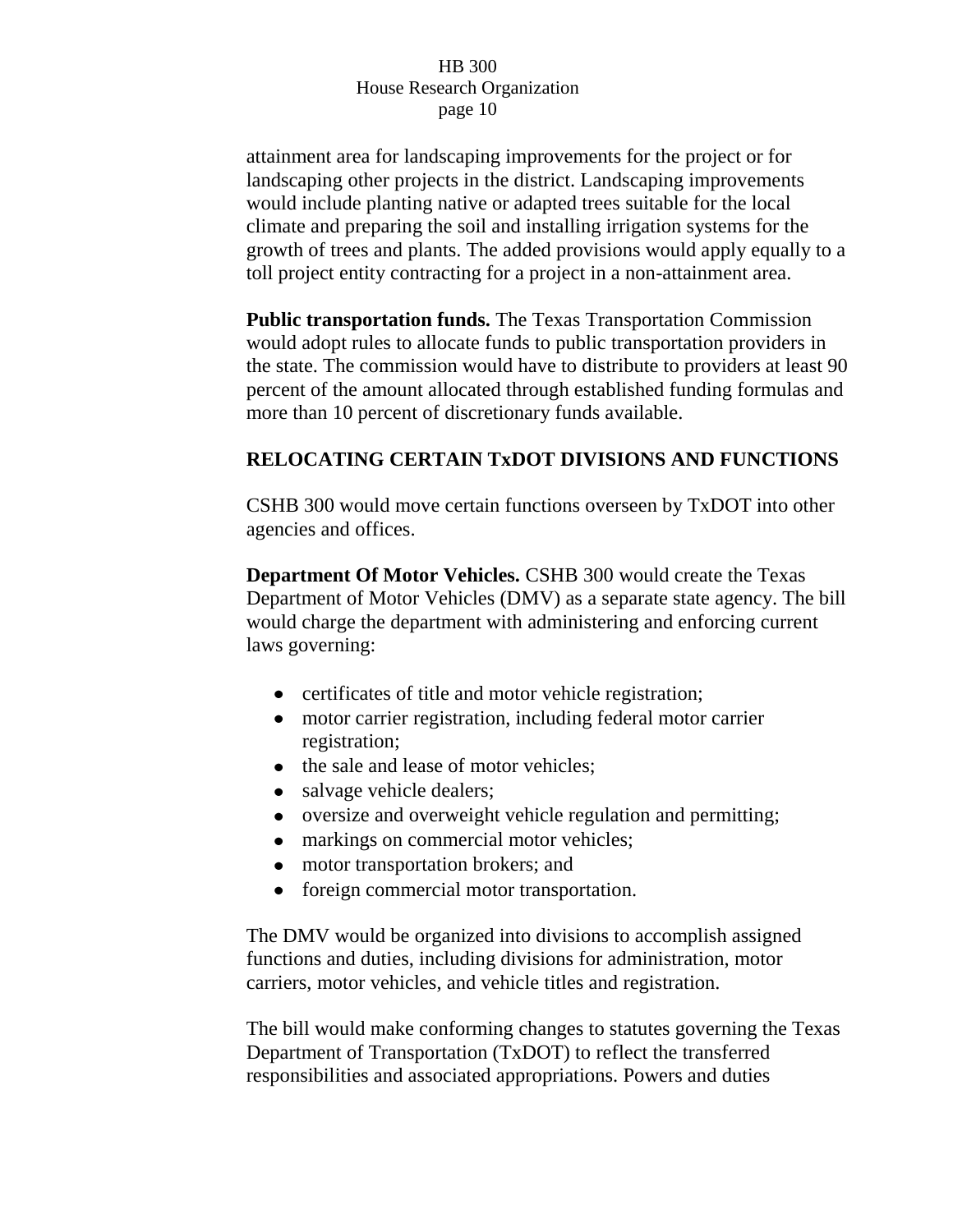consolidated in the DMV would be transferred to the agency on December 1, 2009.

The DMV would be abolished on September 1, 2015, unless continued by the Legislature.

*DMV board.* The DMV would have an executive director appointed by a board that would meet quarterly and would consist of nine members serving staggered, six-year terms. The board would be appointed by the governor no later than October 1, 2009, with the advice and consent of the Senate. Appointments to the board would include:

- three members who hold a license for the sale or lease of motor vehicles, two of whom are franchised dealers and one of who is an independent dealer;
- one member who represents a license-holding vehicle manufacturer or distributor;
- one member who would be a county tax assessor-collector;
- one member to represent the motor carrier industry;
- one member who would be a law enforcement officer, but not a state employee; and
- two members to represent the general public.

No public member of the board or that member's spouse could be registered, certified, or licensed by the DMV, could participate in or control a business entity regulated by or receiving funds from the DMV, or receive substantial goods, services or money from the DMV outside board-related expenses. Board members would only be entitled to receive reimbursement for expenses incurred as part of exercising official duties. A board member could be removed for not meeting conditions specified in statute or if the member was absent for more than half of the regularly scheduled meetings. The DMV's executive director could notify relevant parties of potential grounds for removing a board member.

*Standard sunset recommendations.* CSHB 300 would permit the board to adopt any rules necessary to implement powers and duties assigned to it in law. The bill would implement standard recommendations generally contained in Sunset Commission reports on agencies, including requiring the board to: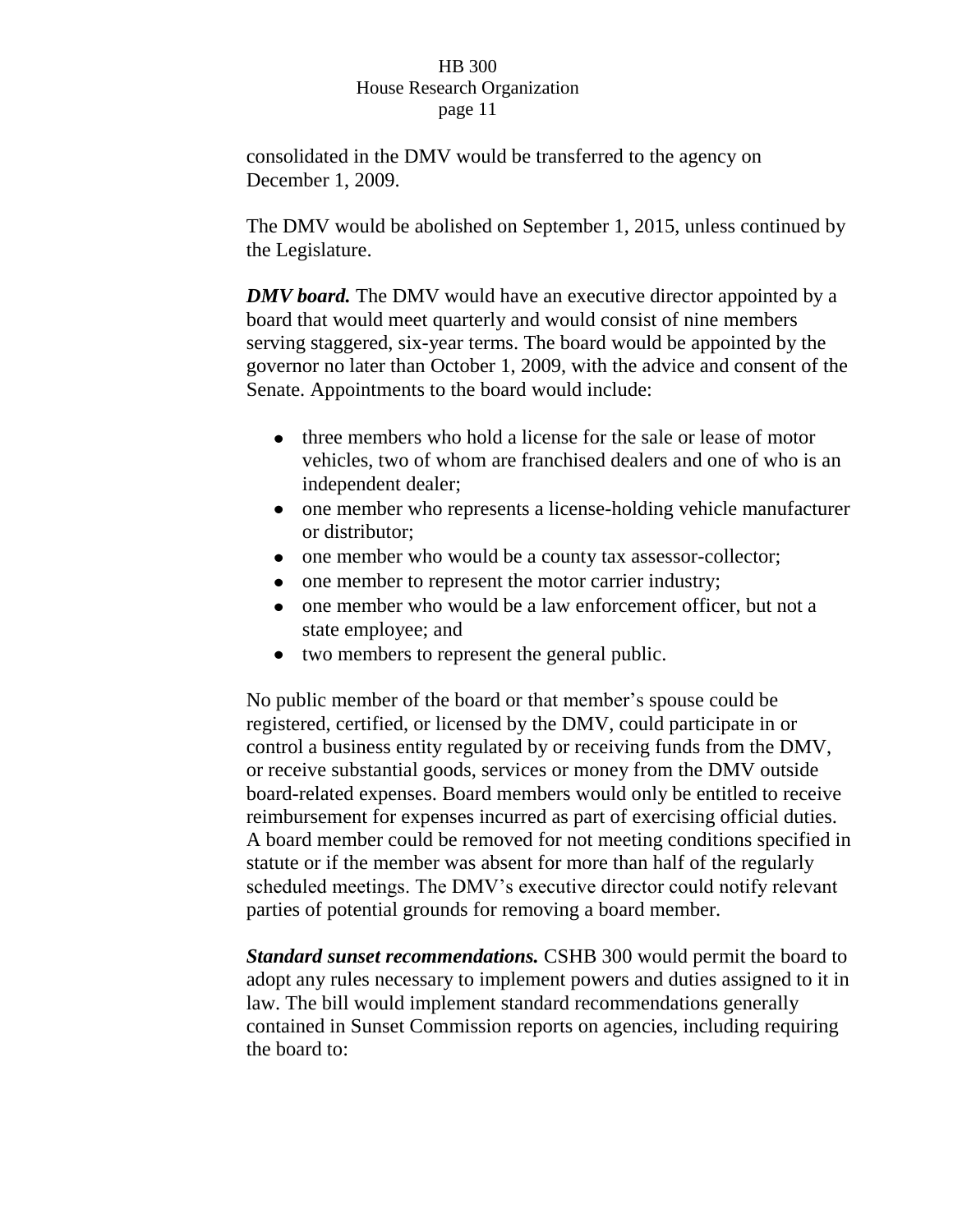- implement a policy on technological solutions to enhance functions;
- develop and encourage negotiated rulemaking and alternative dispute resolution procedures; and
- develop policies that provide the public with a reasonable opportunity to offer public comment.

Board members also would be prohibited from serving if they were subject to conflict of interest as defined in statute. The board and all employees would be subject to statewide standards of ethics, and registered lobbyists would not be able to assume certain leadership positions in the department. The DMV would maintain a system to act promptly on any complaints filed with the department and would keep parties informed of the status of their complaints.

The board would also develop and implement policies to distinguish clearly the responsibilities of the board from those of the director and departmental staff. The board of the DMV and the TTC would adopt a joint memo of understanding regarding sharing information necessary to each department's respective duties.

The bill would transfer to the DMV responsibilities for regulating and permitting oversize and overweight vehicles. Duties related to the payment of bonds or letters of credit would remain at TxDOT. The bill would require a joint study between the DMV's motor carrier division and TxDOT to determine improvements to the regulation of oversize and overweight vehicles. The study would include a review of specific practices that could be implemented with respect to oversize and overweight vehicles and fees.

The DMV board would establish separate advisory committees for the motor carrier, motor vehicles, and vehicle titles and registration divisions. Advisory committees would include members to represent specific industries.

**Automobile Burglary And Theft Prevention Authority.** The bill would revise statutes governing the Automobile Burglary and Theft Prevention Authority (ABTPA) to transfer its authority from TxDOT to the Office of the Governor. Conforming changes would be made to reflect the transfer.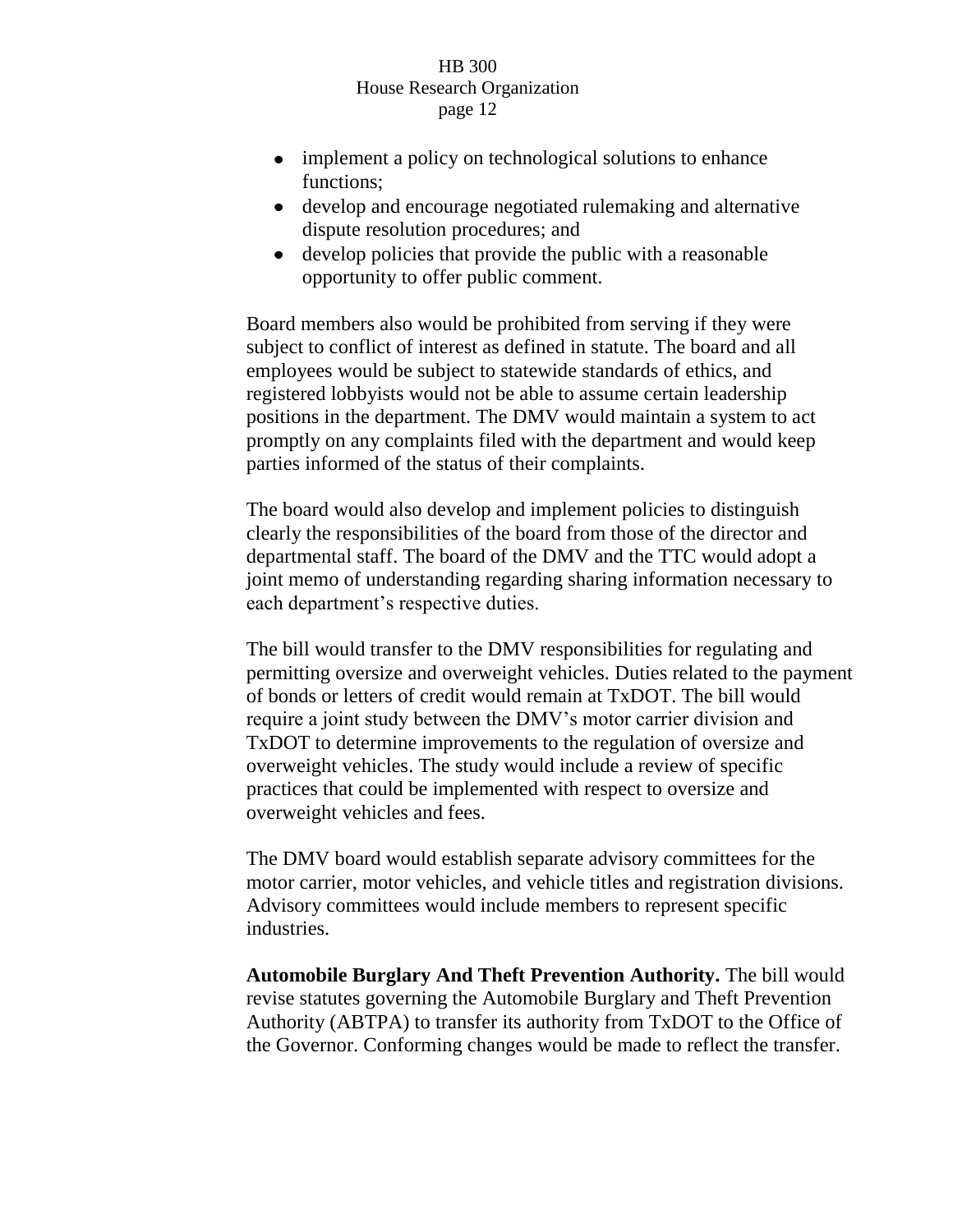## **REVISIONS TO TXDOT POWERS AND DUTIES**

**Bids and contracts.** TxDOT would be able to fill only one in five positions funded in its transportation planning, design, and management functions until staffing levels were reduced 40 percent from levels at the end of fiscal 2009, or to fewer than 2,500 positions. The Legislative Budget Board (LBB) could modify this requirement if it found, following a study by the State Council on Competitive Government, that it was not possible to obtain private sector services on an effective basis with the reduction in force. A study conducted by the council could be performed by an independent contractor and would have to analyze:

- the full costs of the department 's total plan/design/manage function, with indirect costs figured in a manner comparable to private providers;
- TxDOT's historic costs of procuring services from private sector providers;
- the costs that other public entities have for procuring project delivery and engineering services from private sector providers for large-scale construction projects; and
- engineering management practices used by other public entities that could improve the efficiency of the department 's project delivery and engineering management system.

*Design-build contracts.* The bill would allow TxDOT to enter into a design-build contract for a non-tolled highway project. A "design-build" contract would be defined as an agreement with a private entity for the design and construction, expansion, or improvement of a highway project, not including the financing or operation of the highway. TxDOT would adopt rules specifying the conditions under which a design-build contract could be considered. Rules adopted for design-build contracts would have to be consistent with existing procedures in statute for local government entities.

**Toll projects.** CSHB 300 would amend current statutes regarding the conversion of existing free state highways into toll roads. The bill would add language authorizing the conversion of a free road into a tolled road only if a road that had access, function, and control devices similar to the converted highway or segment before the conversion was constructed adjacent to the tolled road. The bill would delete provisions allowing the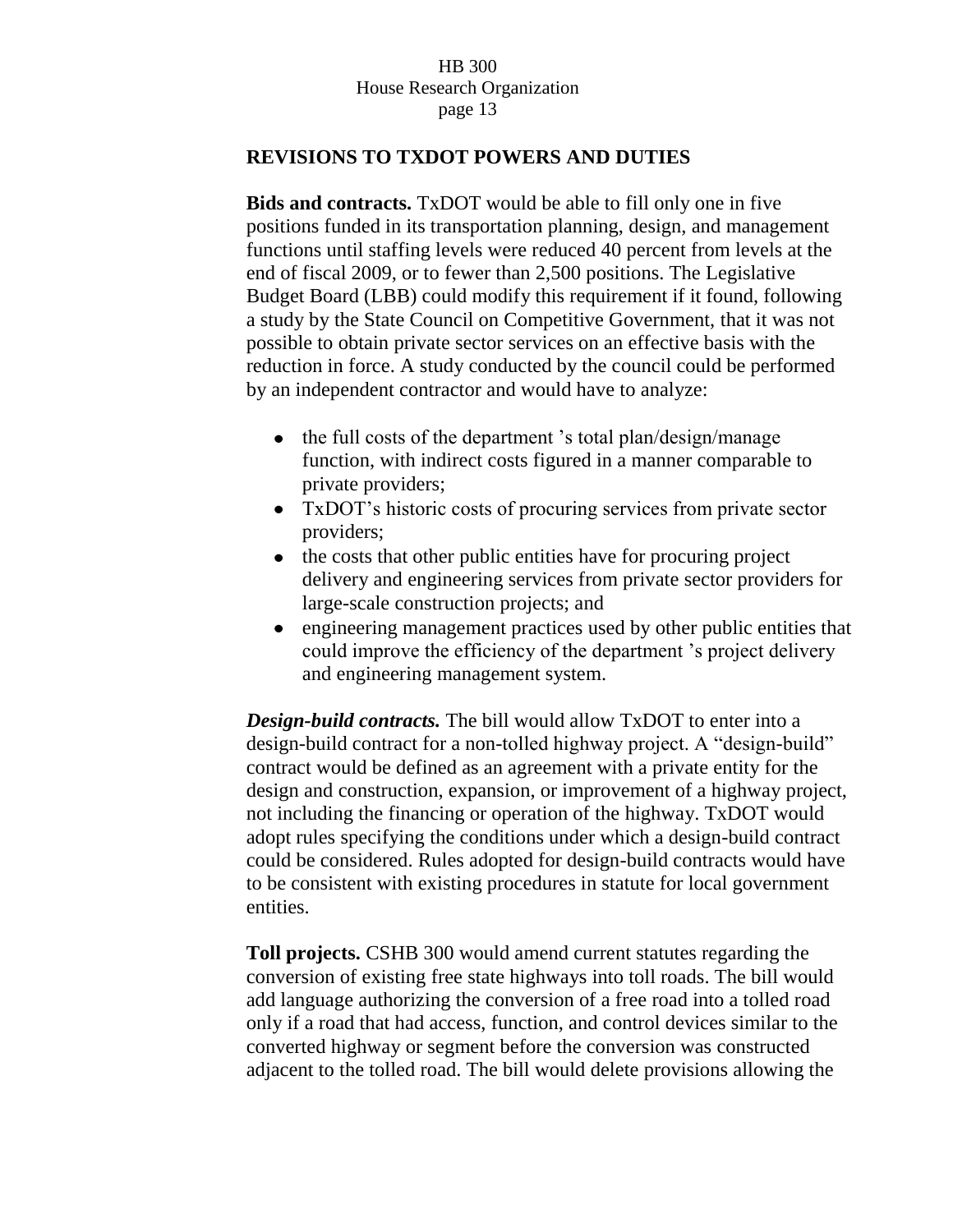TTC to convert a free highway into a toll road by following specific procedures.

Local tolling entities, such as certain counties, regional tollway authorities, and regional mobility authorities would be able to request that TxDOT delegate all responsibility for obtaining environmental review required for a highway development. TxDOT would have to delegate this authority to the extent permitted by law, and the local tolling entity would have to conduct its activities in conformity with state procedures, provide the agency with the environmental information, and meet any applicable federal approval.

The bill would delete provisions allowing TxDOT to promote the development and use of toll projects and would add language stating that marketing, advertising, and other activities aimed at influencing public opinion about toll road would not be authorized.

A comprehensive development agreement allowing a private entity to operate or receive revenue from a toll project would have to be reviewed for legal sufficiency by the attorney general and reviewed for financial viability by the comptroller and would have to be signed by the TTC.

**Inspector general.** The legislative oversight committee would appoint an inspector general, who would be subject to removal for good cause by the TTC. If the Texas Supreme Court determined that this appointment violated separation-of-powers provisions in the Texas Constitution, then the inspector general would be appointed by the TTC from a list of people supplied by the legislative oversight committee. The inspector general would:

- audit the department's financial condition and the efficiency of its business practices;
- evaluate the efficiency of the department's administrative practices and performance,
- $\bullet$ identify the need and opportunities for reductions in staff and workforce improvement;
- study the implementation of a commitment-based budget or business plan based on outcomes;
- identify ways to streamline the environmental approval process;  $\bullet$
- evaluate compliance with applicable laws and legislative intent; and
- access the efficient use of available funding, personnel, equipment,  $\bullet$ and office space.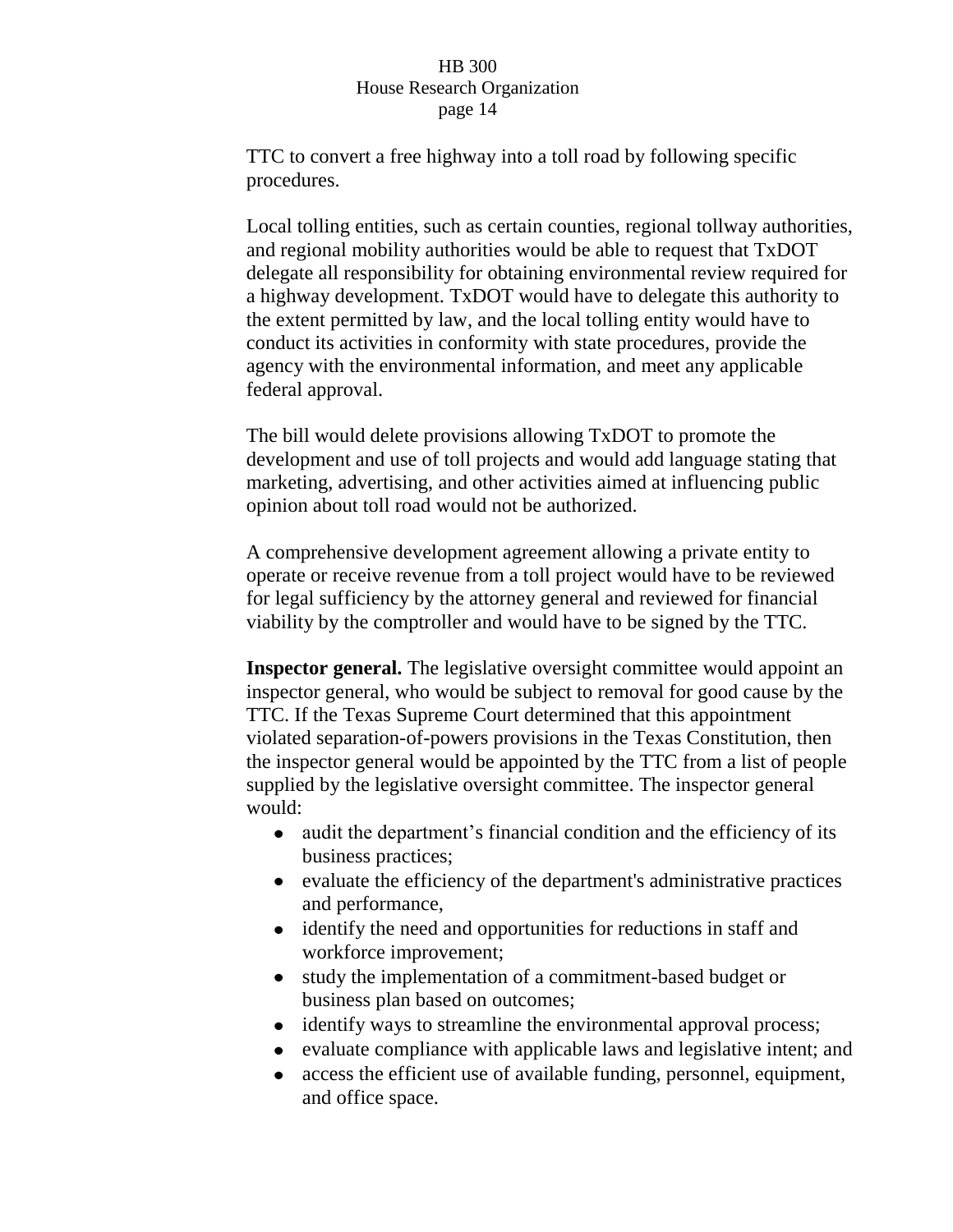The inspector general would prepare a final report for each review containing a description of any findings. A review by the inspector general would not take precedence over a review by the State Auditor's Office, which would be entitled to access all information maintained by the inspector general.

**Executive and employee conduct.** A commissioner or TxDOT employee could not use any department funds to engage in an activity to influence legislation and doing so would be ground for dismissal. A commissioner or employee could use state resources to provide public information or communicate with federal employees in the pursuit of federal appropriations. TxDOT would have to establish a phone line to allow people to call in an report an alleged violation of the department's ethics policy. The bill would strike language requiring that TxDOT's executive director be a registered professional engineer.

The bill would amend current law regarding performance review of employees to require the commission and TxDOT's director to consider whether an employee with unsatisfactory performance should be terminated. Evaluations would have to include the extent to which an employee was professional, diligent, and responsive to directives and requests from the commission and the Legislature.

**Website reporting system.** TxDOT would establish a project information reporting system on its website that would provide for tracking project development and related expenses. The reporting system would contain specific information about transportation projects and funding, including reports evaluating the effectiveness of project funding. As part of providing this information, TxDOT would conduct a performance review of each project in the statewide transportation program that included the status of the project and if the project met projected timelines. The website would include information on the condition of the state's bridges and traffic congestion and delays.

**Standard Sunset recommendations.** The bill would include standard sunset recommendations concerning filing and acting on complaints, developing a policy for public involvement, negotiated rulemaking and alternative dispute resolution, and technological solutions.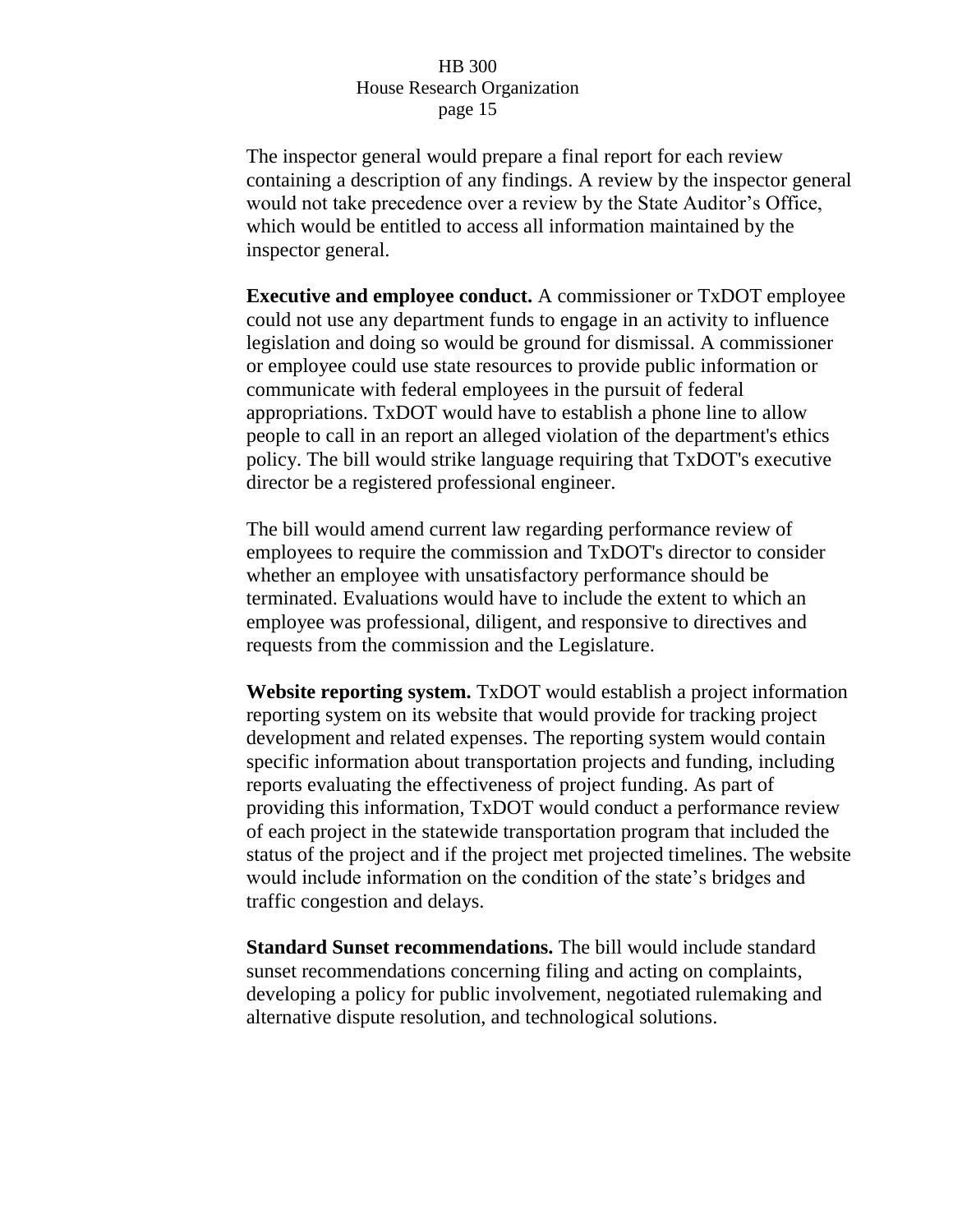## **REVISIONS TO REGULATORY OVERSIGHT**

**Household goods carriers, motor carriers, and salvage dealers.** The bill would expand the TTC's authority to adopt rules regarding household goods carriers to include requiring a carrier to submit information on whether it regularly obtains criminal history record information on employees and if it incorporates this information into hiring practices. Information received regarding criminal record practices of household goods carriers would be made available through TxDOT's website. TxDOT could order household goods carrier to pay a refund to a customer that resulted from an informal settlement in addition to or in lieu of imposing administrative penalties. A refund could not exceed the amount a customer paid for a service or for an item damaged by a motor carrier.

TxDOT could suspend the registration of a motor carrier if it determined the carrier's operations posed a continuing and immediate threat to the public safety and welfare. TxDOT could issue an emergency cease and desist order to a motor carrier if it appeared that the carrier was not properly registered to transport household goods for compensation and was violating state laws or rules. The order would have to follow designated procedures.

The bill would allow TxDOT to impose an administrative penalty up to \$5,000 on businesses involved in the sale and lease of motor vehicles, including salvage vehicle dealers. Penalties would be based on the severity of the violation, in addition to other specific considerations, and would have to adhere to specific processes.

**Outdoor advertising.** CSHB 300 would revise statutes governing outdoor advertising and the Texas Highway Beautification Account. The bill would require a municipality to provide compensation for an outdoor advertisement removed due to a road project and prohibited from being relocated by a municipal ordinance or other regulation. In these cases, the municipality would pay compensation only for the right, title, and interest in the sign and right to erect and maintain the outdoor advertisement.

The bill would create a process for licensing and bonding a person displaying outdoor advertising on rural roads. The bill would add provisions prohibiting an individual from erecting or maintaining an offpremise advertisement on a rural road without a license and would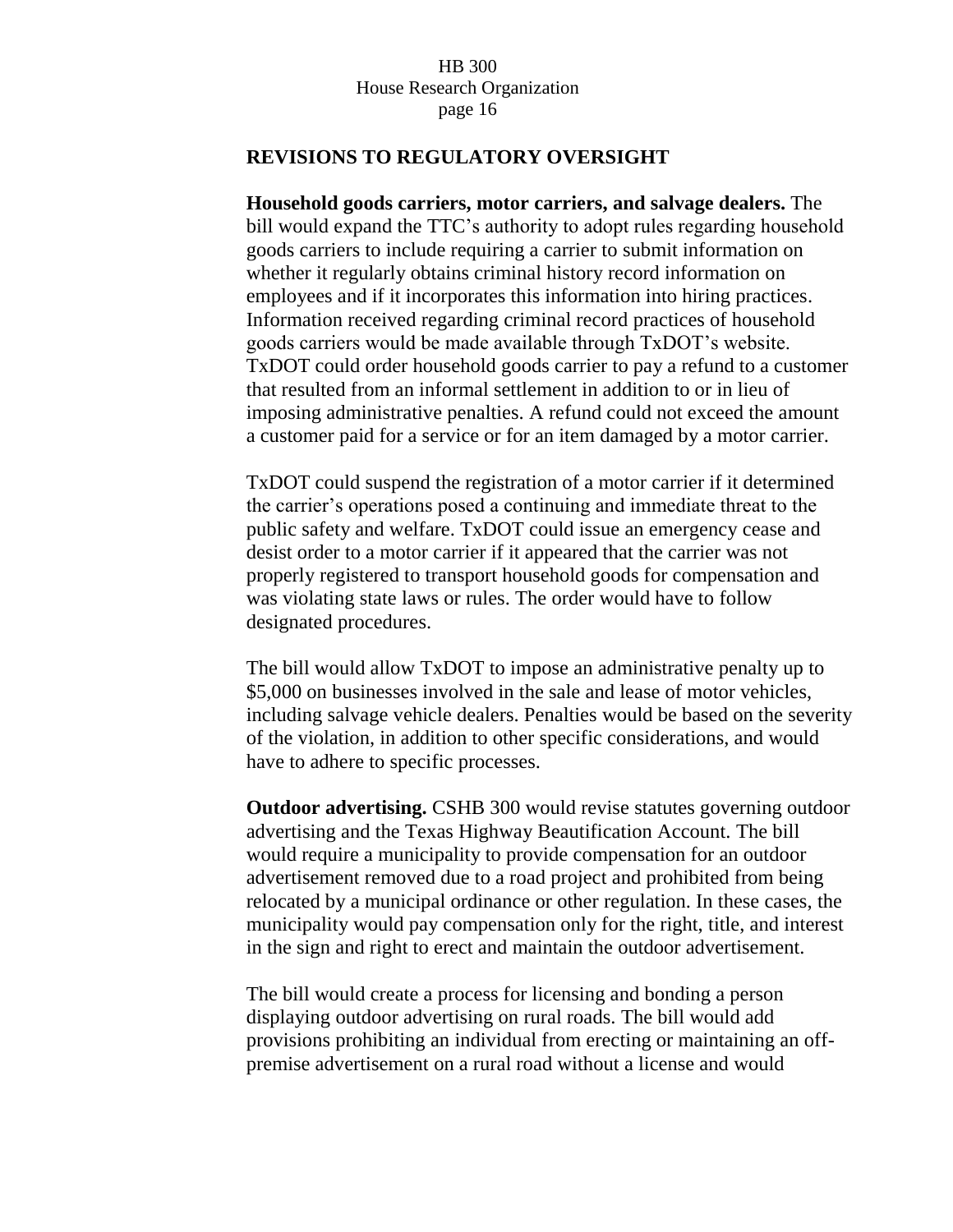establish a misdemeanor punishable by a fine between \$500 and \$1,000 for this offense.

TxDOT would have to establish rules for accepting and resolving written complaints related to outdoor advertising. The department would have to follow procedures for denying or revoking a permit for outdoor advertising.

The bill would amend provisions to allow funds from the highway beautification account to be used for regulating outdoor signs on rural roads. Certain civil penalties assessed for violations of outdoor advertising provisions would be redirected from Fund 6 to the beautification account. The bill would provide for administrative penalties in lieu of a suit to collect a civil penalty. The TTC would adopt procedures for suspending or otherwise revoking a license for outdoor advertising and could deny renewing a license for failing to conform to permit requirements. Notice would have to be provided to a party who had a permit to display an outdoor advertisement revoked or denied.

# **RAIL TRANSPORTATION PROVISIONS**

**Rail transportation division.** CSHB 300 would charge the TTC with organizing a rail transportation division within TxDOT to assume related functions and duties in the state. The division would:

- assure that rail transportation was an integral part of the department's transportation planning process;
- coordinate and oversee rail projects that are financed with TxDOT funds, including money from the Texas Rail Relocation and Improvement Fund;
- develop and plan for improved passenger and freight rail facilities and services; and
- coordinate the efforts of TxDOT, the federal government, local governments, and private entities to continue the development of rail transportation facilities and services.

**High-speed rail authorities.** CSHB 300 would authorize the creation of higher-speed rail authorities to serve the Texas-Mexico and Texas-Louisiana border regions. The rail authorities would have the power to buy property, issue bonds, exercise eminent domain, buy rolling stock, enter into agreements, sue, and construct and maintain higher-speed rail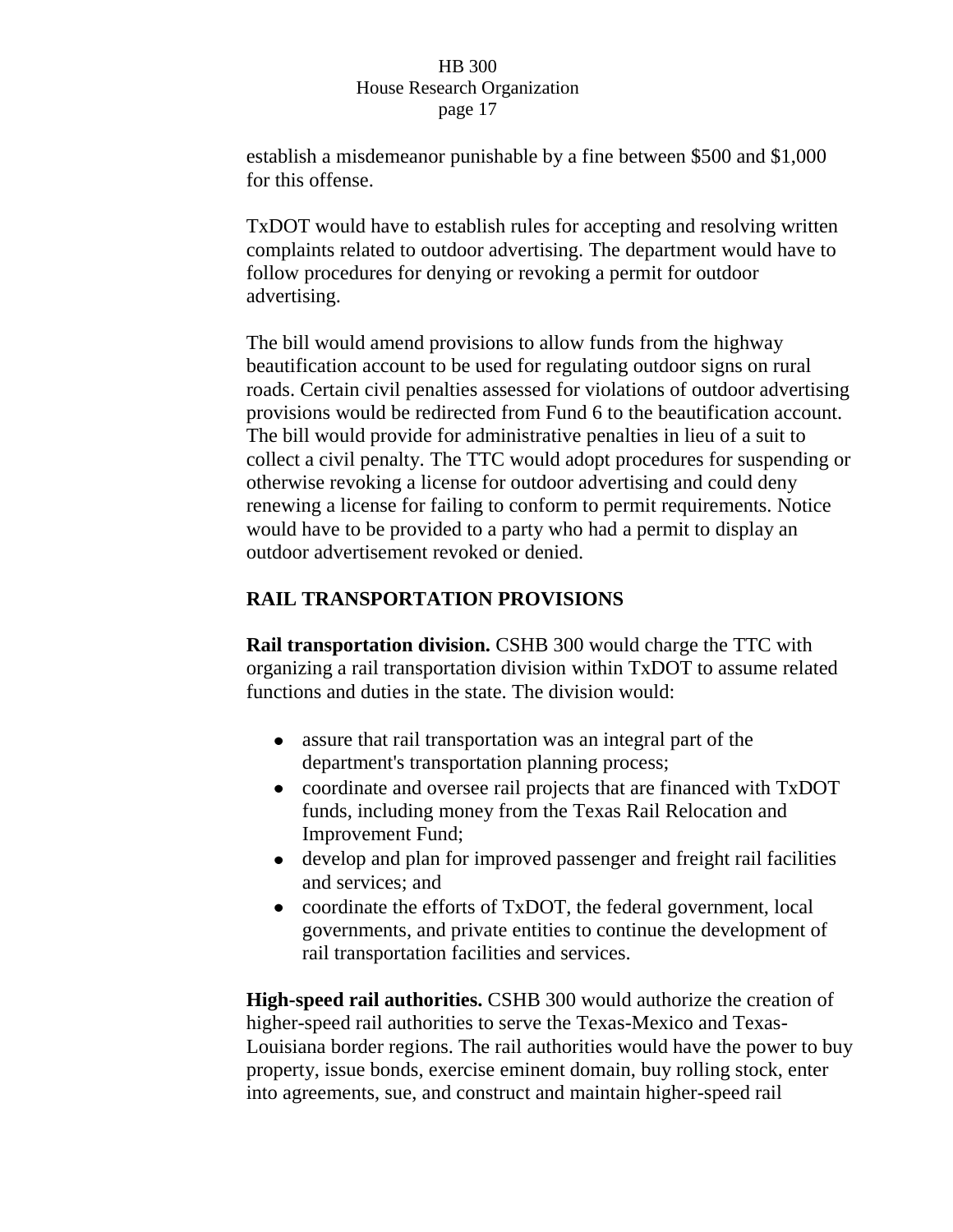infrastructure. The bill would allow authorities to lease or contract with private companies to operate higher-speed rail systems. Trains would operate at speeds between 70 and 110 miles per hour.

*Board of Directors.* The Texas-Mexico border higher-speed rail authority would be governed by a board of directors consisting of seven county judges from the most populated counties in the region and four directors, selected by the judges, to represent the other counties in the region. The Texas-Louisiana higher-speed rail authority would be governed by a board of directors consisting of five county judges from the most populated counties in the region and two directors, selected by the judges, to represent the other counties in the region.

*Eminent domain.* Eminent domain could be used only if acquisition of the property were a public necessity. Property owners who lost land through eminent domain could, with their consent, receive payment in the form of a legal right to receive a percentage of fees related to the applicable segment of the system.

*Joint ownership agreements*. The bill would permit the authorities to enter into joint ownership agreements. The bill also would permit authorities to make agreements with and receive grants and loans from state agencies and other government entities including the U.S. and Mexican federal governments, U.S. and Mexican state governments, and local governments.

*Financing.* CSHB 300 would permit authorities to issue bonds to fund higher-speed rail projects. Bonds would be authorized investments for:

- banks:
- trust companies;
- savings and loan associations; and
- insurance companies.

The authorities would be required to adopt a budget before beginning operations. The bill would exempt border higher-speed rail authorities from state and local taxes but items sold at rail stations would remain taxable. The bill would allow authorities to use tax benefits as incentives to encourage private investment. Authorities would also be able to make agreements involving foreign currency with companies that have good credit.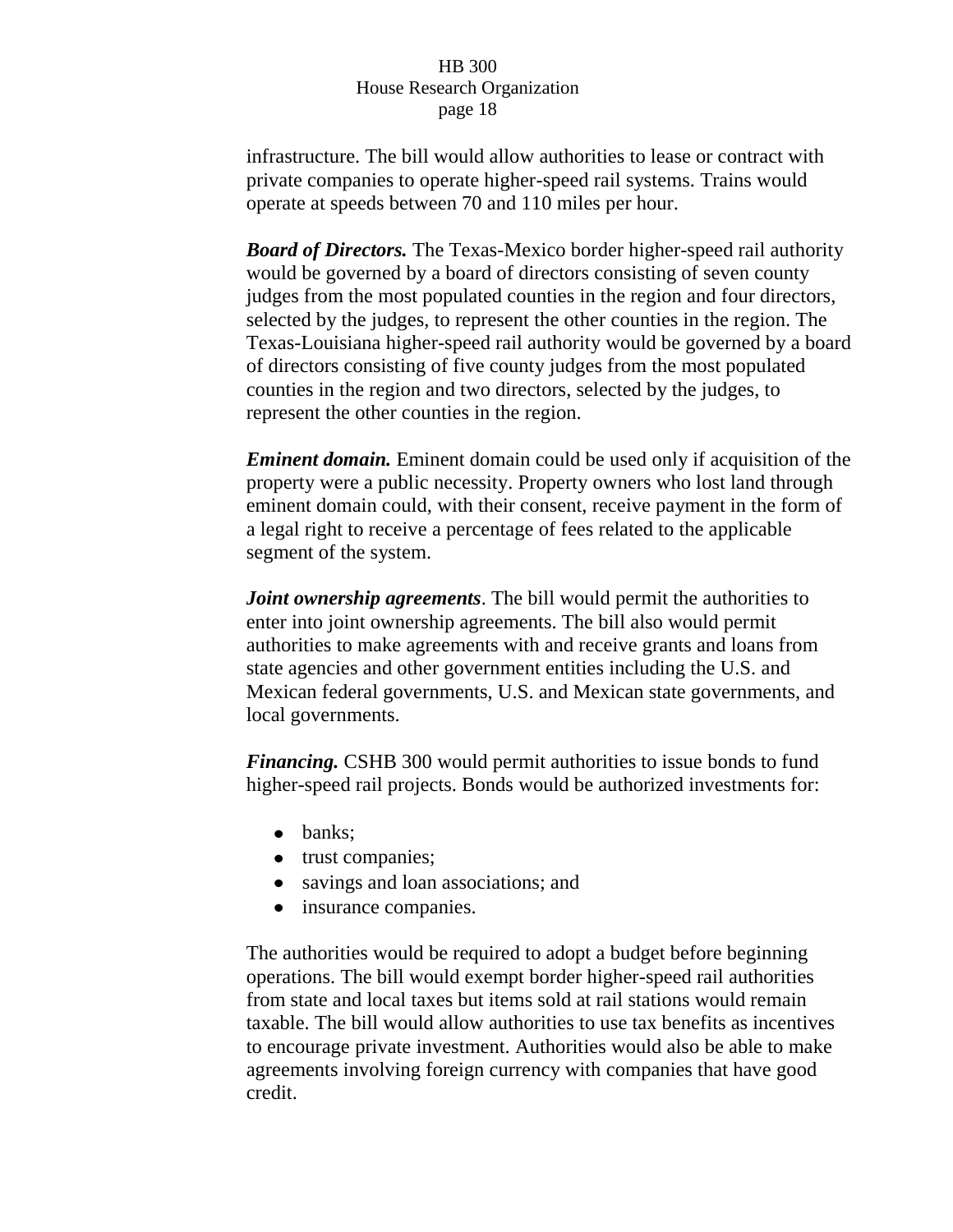*General provisions.* Contracts worth more than \$15,000 would be selected through a competitive bidding process. Competitive bidding would not apply to personal or professional services, acquiring existing railroads, or contracts to construct lines on lines owned by the carrier.

Authorities would be able to establish routes for high speed train transit. The bill would give border rail authorities the ability to make use of public and private roads. The authority would be required to obtain TxDOT approval before using property in the state highway system. The authority would also be required to obtain permission from a railroad company before using the railroad. The bill would advise authorities to use existing infrastructure as much as possible.

The authorities would be subject to sunset review every 12 years.

## **GENERAL PROVISIONS**

CSHB 300 would include provisions requiring the TTC to adopt rules to allow the placement of privately funded memorials for peace officers and special investigators killed in the line of duty. The rules would have to closely resemble those governing memorials for Department of Public Safety (DPS) troopers killed in the line of duty.

The bill would add provisions requiring TxDOT to actively manage a system of changeable message signs located on highways in its jurisdiction to provide information about traffic incidents, weather conditions, an Amber or Silver Alert currently in effect, road construction, alternative routes, and services available during an evacuation.

The bill would amend miscellaneous provisions of the Transportation Code to require that a municipality imposing certain user fees provide notice to TxDOT and the party paying the fee.

The TTC could waive matching or other funds for a designated Texas Highway Trunk System project located in certain counties.

The bill would take effect September 1, 2009. Changes affecting MPOs would take effect January 1, 2010. Appointments to the legislative oversight committee would be made by January 1, 2010.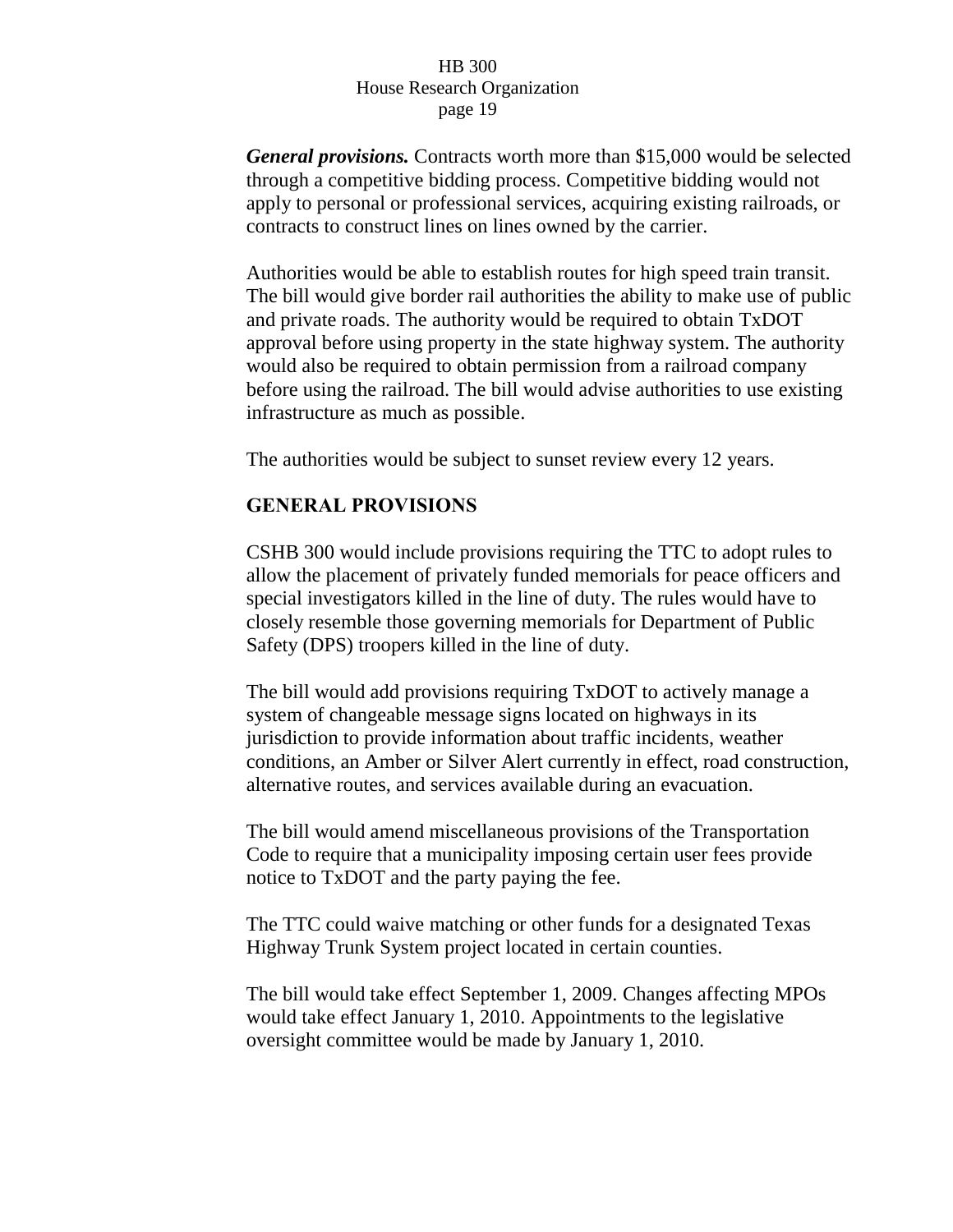**SUPPORTERS** SAY: CSHB 300, the TxDOT Sunset bill, would promote transparency, accountability, efficiency of operations, and local control over transportation projects. The bill would make structural changes to agency oversight, revise TxDOT's powers and duties, and establish new procedures for transportation planning and funding.

> **Texas Transportation Commission.** CSHB 300 would add a key element of accountability to the TTC by revising commissioner appointments. Allowing the lieutenant governor to make an appointment to the commission and restricting one gubernatorial appointment to a list selected by the speaker of the House would provide more direct accountability for two commission members. This change would strike a balance between the often competing principals of fair geographic representation, electoral accountability, and specialized knowledge that have proved a challenge to attaining a consensus.

> While other proposals may have merit, many have associated weaknesses that eclipse their promise. A single appointed official or single elected commissioner, for instance, could be more directly accountable, but to only to a majority of voters. A single official could leave large areas of the state with no representation on the commission. Further, adding elected officials could politicize the process of selecting transportation projects in the state and result in decisions made for political expediency and not the state's best interests.

> In other respects, a single commissioner may actually reduce accountability and transparency by eliminating a need and opportunity for discussion of transportation projects at commission meetings. One commissioner could act unilaterally without the need to justify decisions or associated reasoning to fellow commissioners.

> Major structural modifications to the commission would not address core issues with transportation management in the state — the need to make organizational, leadership, and cultural changes within TxDOT.

> **Changes to planning and funding.** The bill would empower local planning organizations to choose which transportation projects were constructed in their areas with available funds. Under current practices, local MPOs and TxDOT districts prioritize transportation projects in their region, but these projects ultimately require approval in some form or other from the TTC. The TTC determines the funds available to districts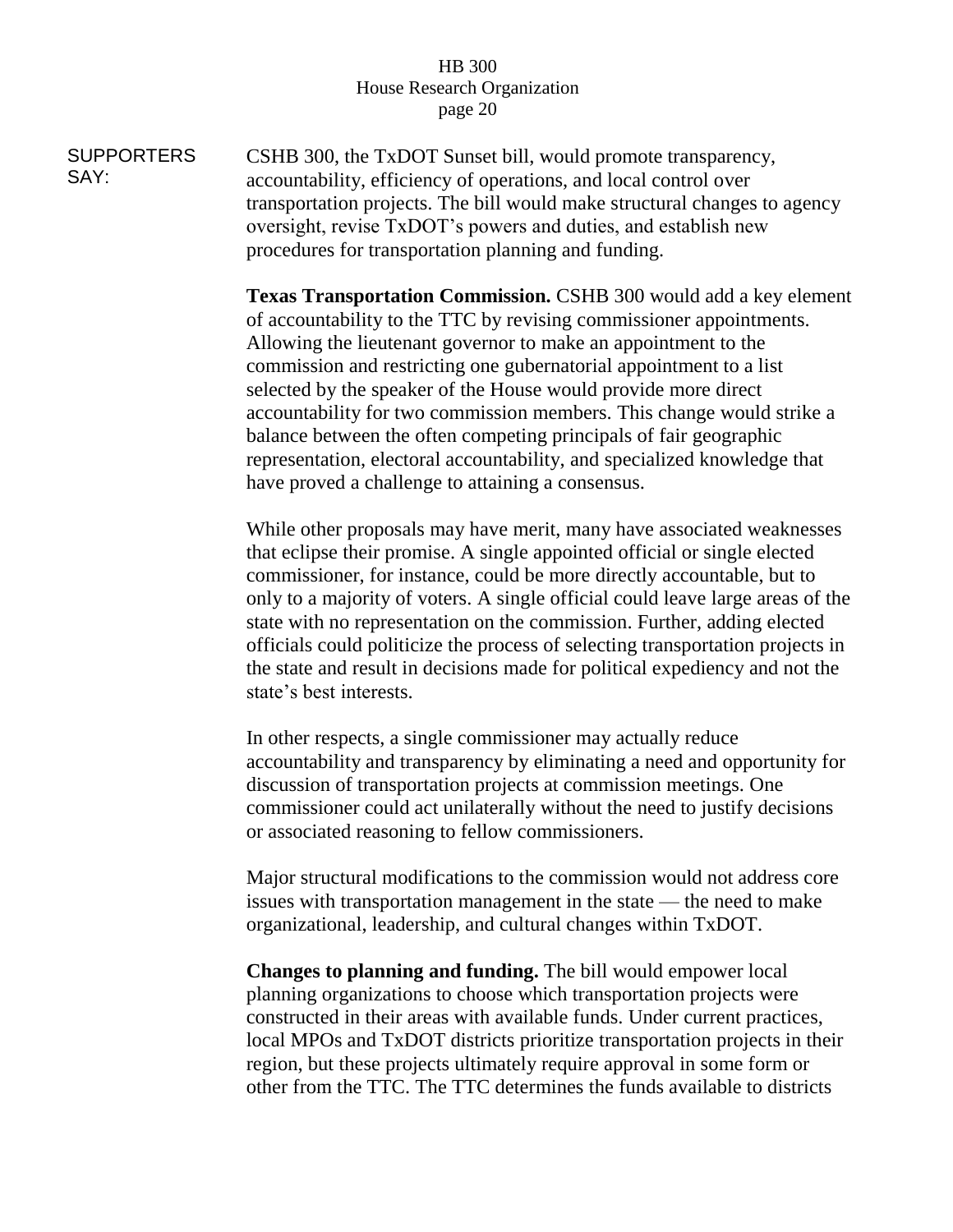and MPOs through a formula that is developed internally, subject to change, and the subject of much confusion in recent years. Requiring TxDOT to establish the formula in rule and to deposit funds the formula yielded into subaccounts for each region in the state would remove much of the confusion about the allocation of funding. Local entities would know the exact sum available to them to spend on transportation projects and would have access to the formula that yielded the funds.

**Department of Motor Vehicles.** CSHB 300 would consolidate key customer service functions currently housed in TxDOT into a new state agency, the Texas Department of Motor Vehicles. Moving functions carried out by the motor vehicle titles and registration division, the motor vehicle division, and the motor carrier division to the DMV would allow TxDOT to focus on expanding and managing the state's transportation system. TxDOT currently is saddled with too many exacting responsibilities related to the state's transportation network to devote adequate attention to managing the divisions serving Texas drivers. An agency the size of TxDOT is prohibitively difficult to restructure internally without causing disruptions to other divisions and activities. Moving the functions to an independent agency would provide the best opportunity for any further restructuring or other revisions that could be necessary in the long term.

Creating a separate agency with an emphasis on customer service for Texas drivers would improve registration processing times and reduce administrative lags that inconvenience citizens and businesses. A standalone agency would also improve transparency and accountability by creating clear responsibility for overseeing the transferred functions and subjecting the agency to direct scrutiny from a number of sources, including the Legislature, the State Auditor's Office, and the industries affected by the office's operations.

**Transportation reinvestment zones.** CSHB 300 would be a logical progression in the use of transportation reinvestment zones to fund road developments and improvements. Under current law, transportation reinvestment zones — which allow a local entity to dedicate additional tax revenue generated by increased property values around a transportation project to the costs of developing the project — are confined to projects funded in a pass-through tolling agreement with TxDOT. A pass-through tolling agreement allows a local entity to pay the development costs of a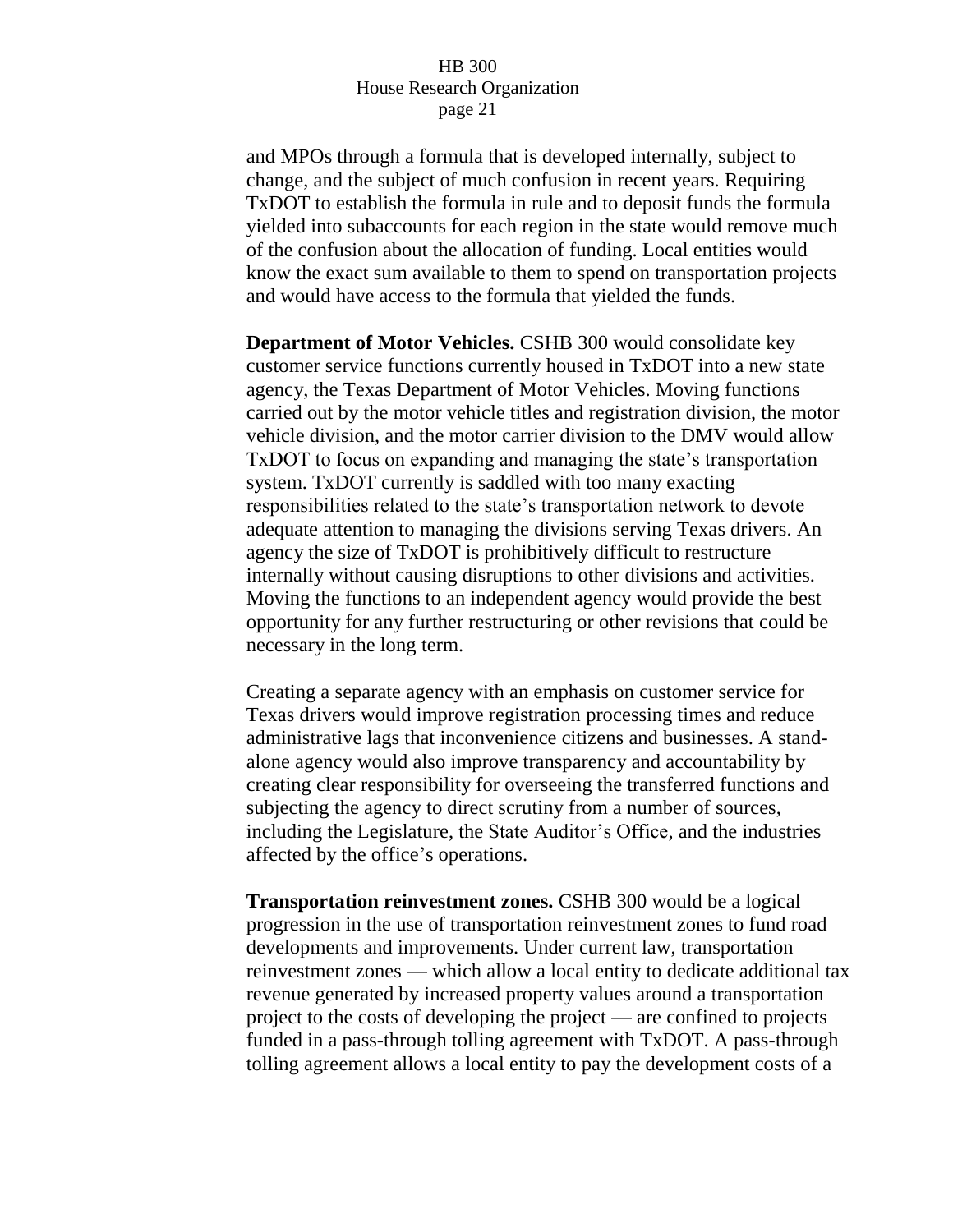road project, then seek reimbursement from TxDOT based on the estimated number of vehicles that travel on the road.

CSHB 300 would broaden local governments' ability to establish transportation reinvestment zones for transportation projects. It also would clarify and update existing laws on reinvestment zones and make assurances that a government could not rescind certain agreements attached to a zone, nor modify a zone if the proposed change had an impact on pre-committed revenue. These changes would help ensure the viability of transportation zones and reassure parties seeking to develop a highway project in such a zone.

The bill would take important steps toward securing another transportation financing option to local governments in an era of increasing congestion and limited resources. While raising the motor fuels tax may be another reasonable approach, this has proved a political impossibility in recent sessions. With fixed state and federal funds for transportation projects, it is critical to maximize options for developing transportation projects.

**Toll roads.** CSHB 300 would address abuses in managing development of toll roads that came to light during Sunset hearings. The bill would further restrict the ability to convert existing free roads into tolled roads by requiring any new free roads to closely resemble a road being converted, such as by having the same control devices as the converted segment. The bill would address criticisms that TxDOT spends taxpayer resources to launch campaigns supporting toll roads by not allowing the department to promote the development and use of toll projects.

While the bill would include some provisions on toll roads, most of these changes should rightfully be included in another bill dealing specifically with tolling authority and comprehensive development agreements. Toll road administration is only one TxDOT function and should not subsume the larger Sunset process.

**Legislative oversight committee.** Current legislative oversight of TxDOT, while valuable, is insufficient for the guidance and review necessary to restore trust and confidence in the agency and to ensure the intent of the Legislature is carried out after a legislative session. Current committees must review a wide range of functions with limited staff resources. A formal oversight committee tasked with specific duties in how transportation projects are implemented and funded in the state could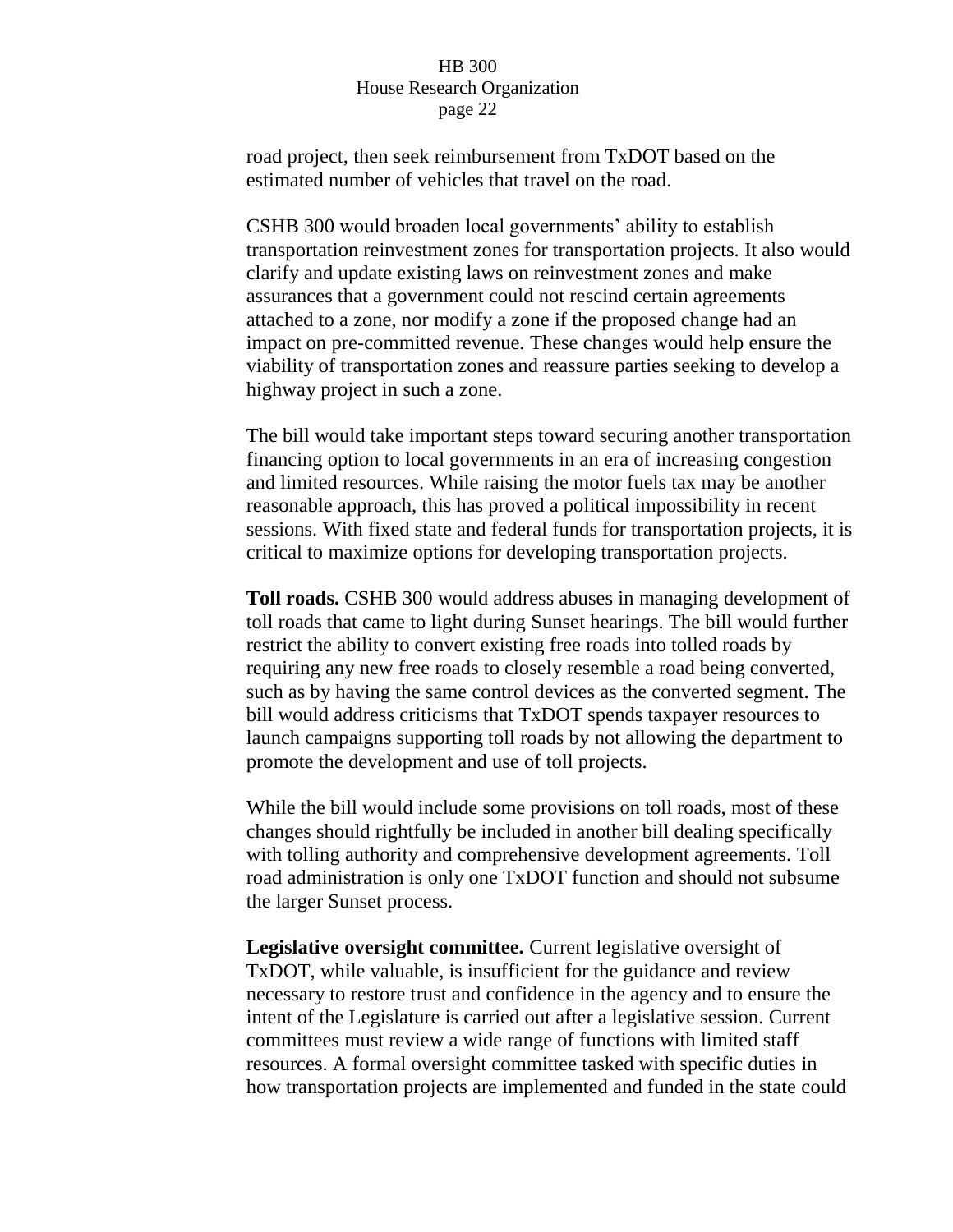go a long way in providing direct guidance for the agency's operations. Further, providing the committee with \$1.2 million would provide the resources needed for thorough review and oversight of the agency.

**Outdoor advertising.** The bill would rightly place the burden on municipalities to pay compensation for a billboard that had to be removed as part of a road expansion project and could not be relocated due to city ordinances or other regulations. Condemning billboards can be expensive because the value includes opportunity costs for future revenue lost as a result of the condemnation. Some estimates of billboard value have surpassed \$1 million, which TxDOT is currently obligated to pay for an expansion of a road on the state highway system. Municipalities may choose to alter local regulations to allow for the relocation of certain billboards on a limited basis. This is problematic because the ultimate cause of the condemnation is the municipality that enacted the ordinance prohibiting the billboard from being relocated. The state should not have to pay taxpayer funds for the policy of a municipality that is benefitting from an expanded road.

**Rail provisions.** Establishing a rail transportation division in TxDOT would elevate the status of rail within the agency. It also would create a framework for operating programs and receiving funds that could eventually be dedicated through the Texas rail and relocation fund. Creating rail authorities in border regions would create jobs and attract businesses to two of the state's border areas. High-speed rail has the potential to employ thousands of Texans in construction, engineering, operation, and design. High-speed passenger trains would allow business commuters to travel easily throughout border regions. Efficient transportation is vital to business success, and creating higher-speed rail authorities would make Texas an ideal place to locate a business.

**OPPONENTS** SAY:

CSHB 300 would miss an important opportunity to restructure TxDOT in ways that promote the long-term interests of the state.

**Texas Transportation Commission.** CSHB 300 would not substantially change the structure of the Texas Transportation Commission. While the bill would allow for an appointment by the lieutenant governor and some influence from the speaker of the House, most appointments would remain with the governor and the number of commissioners would not change. The Sunset Advisory Commission found a pervasive atmosphere of distrust surrounding TxDOT and recommended decisive action. Sunset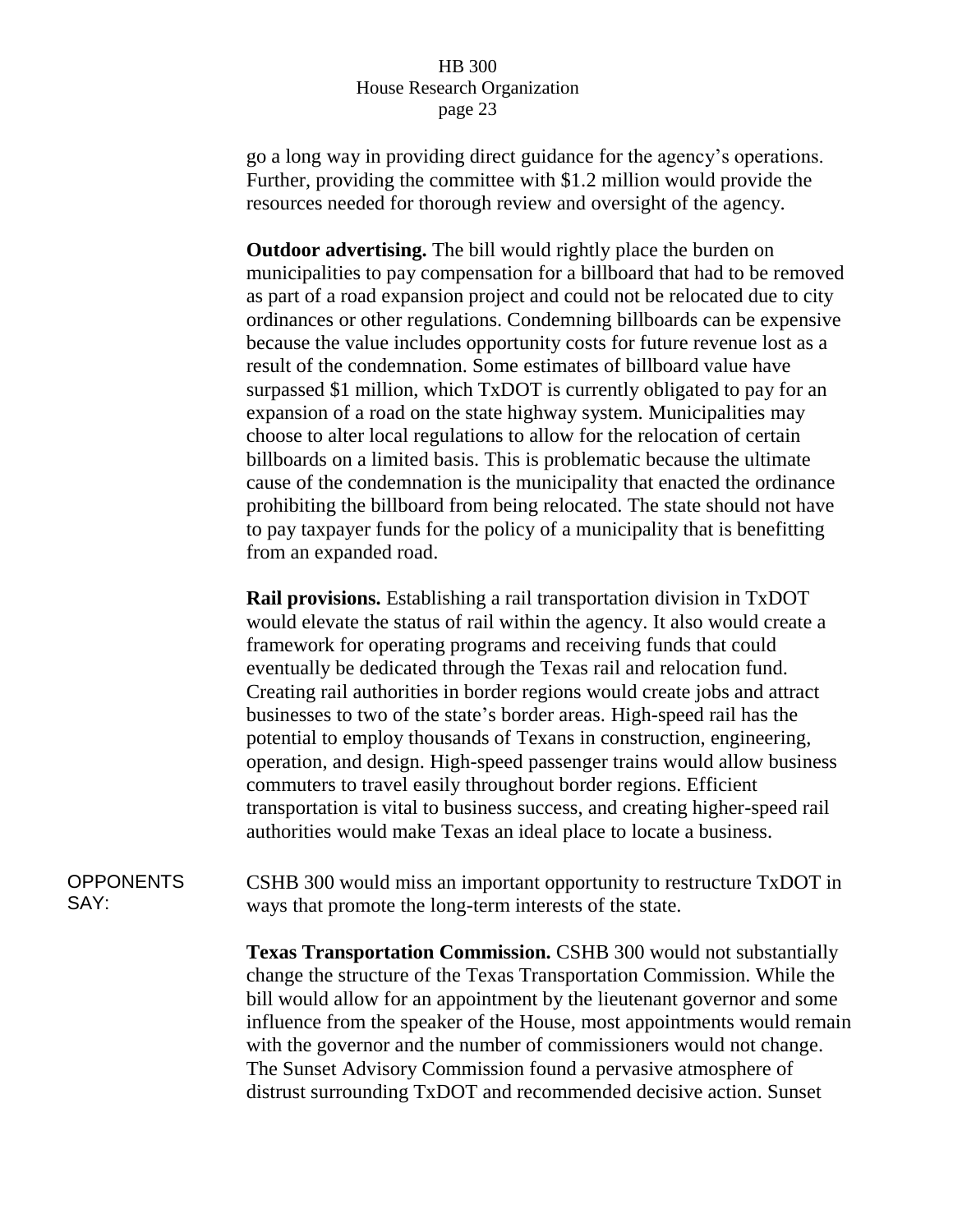argued that a single commissioner would help restore accountability, trust, and responsiveness to the agency. Retaining the five-member commission with a few modifications of appointments would not adequately reflect current discontent with TxDOT operations. The state needs significant change in how transportation projects are planned and implemented in the state that would not be realized by the current recommendations in the bill.

The TTC should be significantly restructured to include a single appointed or elected representative or multiple, elected representatives. A change of this magnitude would send a strong message to TxDOT and fundamentally alter the commission to make its policymaking functions responsive to the public and its representatives.

**Toll roads.** CSHB 300 would not adequately protect the public's interest with regard to toll roads. While the bill would include minor adjustments to TxDOT's role in promoting toll roads, it would not clearly restrict the agency in continuing similar, unacceptable practices in toll road development.

For instance, the bill still would allow the conversion of existing roads to toll projects if a free adjacent road were provided. The bill would not completely close this loophole, identified in the Sunset Commission hearing, but instead would qualify the permissible conditions for converting a free road into a toll road. TxDOT has proved in the past very capable of finding and exploiting vague language restricting the development of toll projects. Free roads should not be converted to toll roads, and the exception for this in the law should be deleted.

Further, allowing a local tolling entity to assume control over the environmental review for a transportation project would fatally bias the process. A toll entity cannot give fair consideration to the possibility of developing a road without tolls. A preordained bias would defeat the core purpose of an environmental review — to conduct an objective analysis of the options for developing a transportation project.

**Changes to planning and funding.** CSHB 300 would subordinate statewide transportation planning to local planning entities not focused on the needs of the state. This would place projects that span many local organizations at a district disadvantage. Texas is a center of commerce and a hub for international and domestic trade, and a strong statewide road system is critical to maintaining the state's competitive business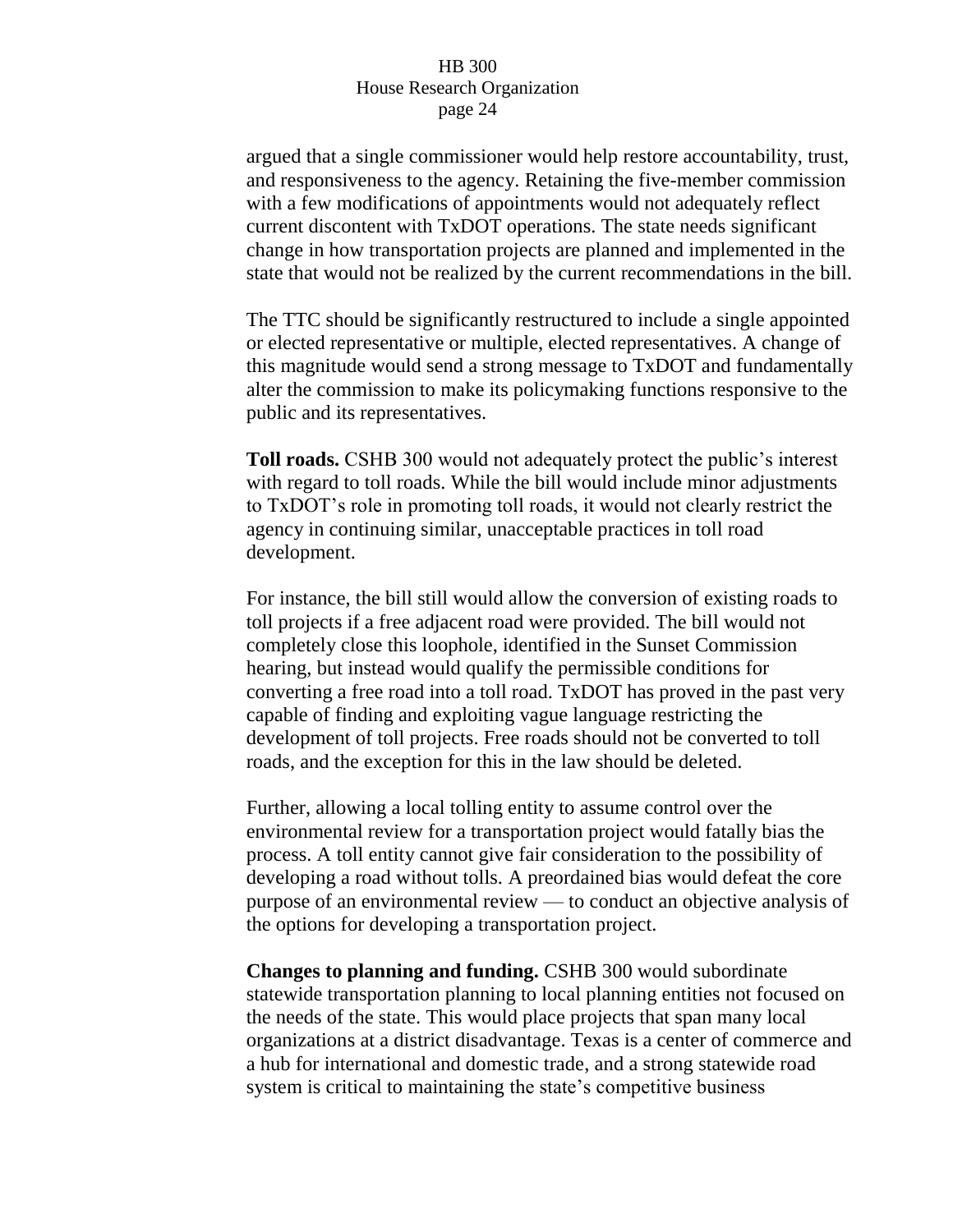advantage. A statewide transportation program must be coordinated by the state, not local entities. Weakening the state's role would threaten the long-term viability of the state's transportation system.

TxDOT has been designated by the federal government as the lead transportation entity for the state. Decentralizing transportation planning and funding powers in local organizations could threaten this role and the state's ability to receive and effectively distribute federal funds.

Further, the bill would prevent non-elected officials on a planning organization board, such as TxDOT district engineers, from voting. While representation from local elected officials is important, they may not have strong backgrounds in engineering and transportation planning. Preventing TxDOT district engineers and other experts from voting on a board would rob them of any real influence over the selection process and could result in the selection of some questionable projects.

**Department of Motor Vehicles.** The bill would create a new agency to address problems that could be addressed with changes to the management of the divisions that would be moved. The state did have a separate department for motor vehicle registrations until the early 1990s, when it was merged to form TxDOT. Reversing that decision would not necessarily resolve problems with turnaround times and understaffing. Moving the functions to a new agency could relocate the sources of problems without addressing underlying issues, such as lack of resources.

Functions moved from TxDOT to the DMV should not include regulation and permitting of oversize and overweight vehicles through the motor vehicle division. These functions should remain with TxDOT because they require specialized knowledge in engineering and other technical traffic and vehicular knowledge that TxDOT is best equipped to provide.

**Transportation reinvestment zones.** CSHB 300 would continue the state's piecemeal approach to providing transportation funding without addressing the core issue facing the state — a motor fuels tax that has been declining in relative value since 1991.

Transportation reinvestment zones likely would be limited to select areas and would not address statewide highway funding shortfalls. The state needs to address the core issue and increase or index to inflation the motor fuels tax — preferably both. Reinvestment zones also would be a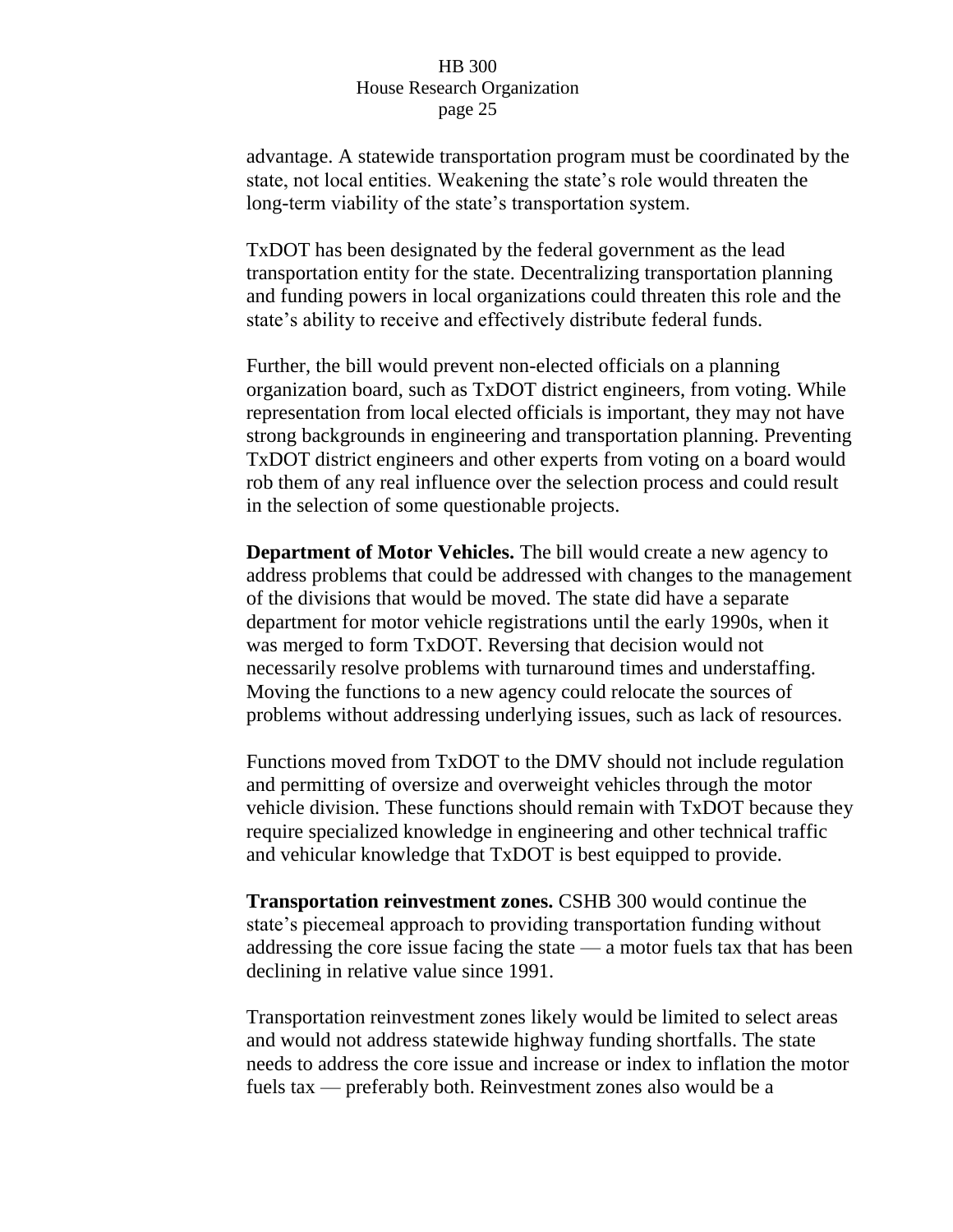diversion from this necessity and would expand the troubling practice of using property taxes to fund transportation improvements. This questionable use of property taxes could create an incentive to increase appraisals of property in the zone. Further, the increment dedicated to the costs of transportation projects would be diverted from other needs of local governments.

**Legislative oversight committee.** The legislative oversight committee would not substantially change any authority or review process that currently applies to TxDOT. A number of legislative committees and subcommittees already oversee TxDOT and can review the implementation and funding of transportation projects. More legislative oversight is likely to result in more time and resources devoted to reviewing TxDOT, with no guarantee the reviews will result in real change at the agency.

**Outdoor advertising.** CSHB 300 would unfairly place the burden on a municipality to compensate for a billboard condemned as a result of highway expansion. This would unfairly transfer costs for expanding highways on the state system to a municipality. The change would place a municipality in a difficult position of deciding to pay outrageous sums to condemn billboards or exercising their right under the law to regulate billboards in communities in their jurisdiction. The condemnation of a billboard stems most directly from the highway expansion and should be considered a cost incurred as part of a highway project.

The calculation of compensation for billboards and other outdoor advertising are conspicuously unfair. Billboards enjoy benefits afforded to no other business or resident subject to condemnation through eminent domain. Property owners subject to condemnation do not get to factor into the market value any opportunity costs they might incur as a result of losing their property. Billboard companies pay taxes on a fraction of the valuation they would be awarded in a condemnation case. Lawmakers should focus on resolving this conspicuous double-standard in law before simply attempting to transfer the cost of condemning outdoor advertising from one source of taxpayer funds to another.

**Bids and contracts.** The bill would apply a very specific method of delivery for transportation contracts, design-build contracts, to standard contracts that should be procured with standard processes. Allowing TxDOT to use design-build contracting for any non-tolled highway project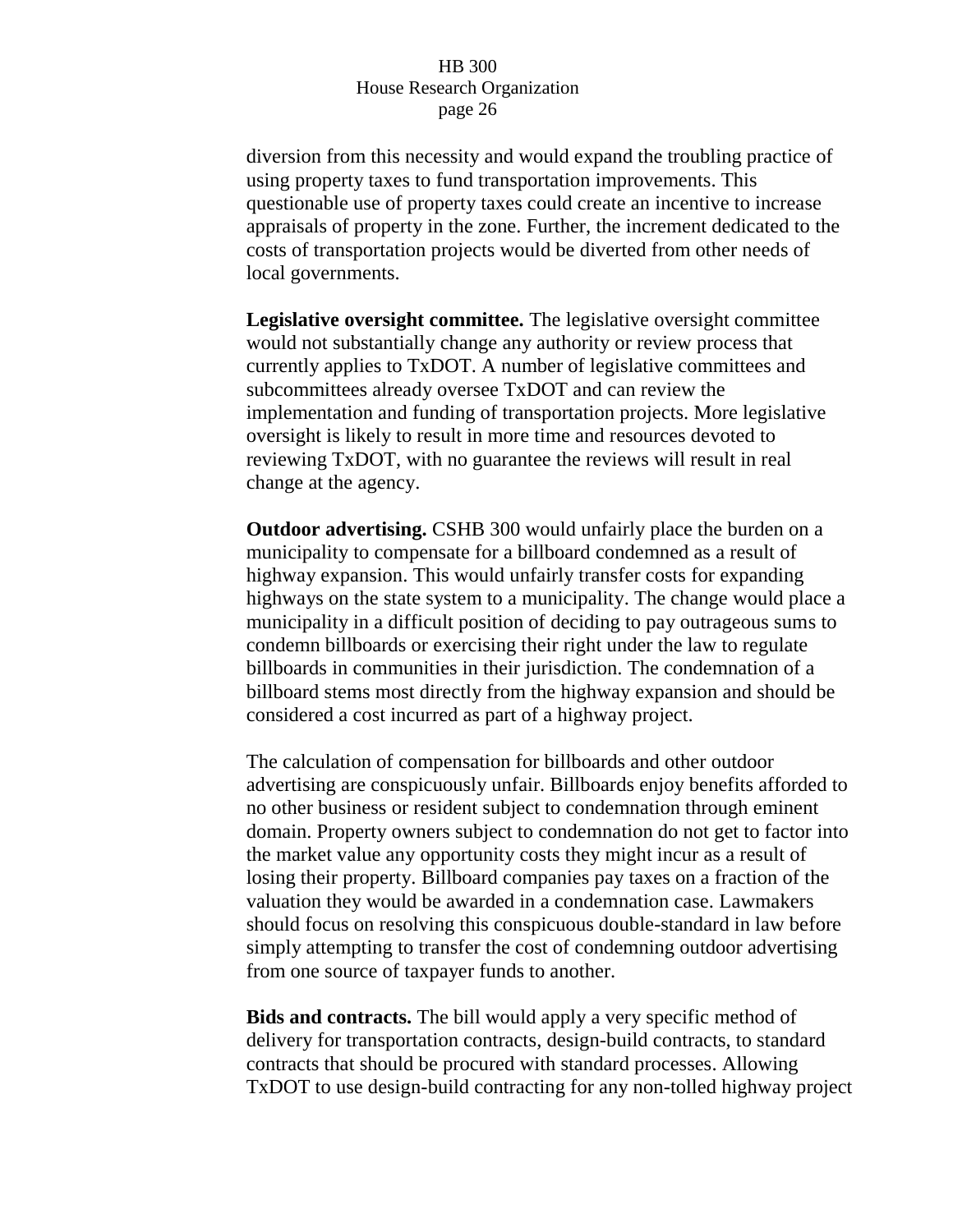|               | would not make sense because only a fraction of highway projects are<br>suited for procurement through specialized forms of contract. Allowing an<br>expanded use of design-build contracts would have few benefits and could<br>present a number of risks based on how these contracts are structured.                                                                                                                                                                                                                                                                                                                                                                                                                               |
|---------------|---------------------------------------------------------------------------------------------------------------------------------------------------------------------------------------------------------------------------------------------------------------------------------------------------------------------------------------------------------------------------------------------------------------------------------------------------------------------------------------------------------------------------------------------------------------------------------------------------------------------------------------------------------------------------------------------------------------------------------------|
|               | <b>Rail provisions.</b> The higher-speed rail authorities authorized in the bill<br>would be endowed with a number of unusual powers, such as the ability to<br>circumvent certain competitive procurement standards. The bill would<br>give the authorities a broad grant to use the power of eminent domain and<br>would convey a number of additional powers to the authorities to take<br>actions that could have consequences for the citizens of the state.<br>Establishing rail authorities in border regions would be premature because<br>there is not a clear, demonstrable need for the services they would provide.                                                                                                       |
|               | Such strong measures to establish entities with broad grants of authority<br>should be preceded by a careful feasibility study that demonstrates a<br>pressing need and provides an objective evaluation of the conditions under<br>which high-speed rail could succeed in the state.                                                                                                                                                                                                                                                                                                                                                                                                                                                 |
| <b>NOTES:</b> | CSHB 300 includes provisions from a number of related bills, including:                                                                                                                                                                                                                                                                                                                                                                                                                                                                                                                                                                                                                                                               |
|               | CSHB 1810 by Pickett, revising provisions governing<br>transportation reinvestment zones, placed on the General State<br>Calendar for May 4;<br>CSHB 2589 by Pickett, adding provisions regarding transportation<br>$\bullet$<br>planning and funding, sent to the House Calendars Committee;<br>CSHB 3650 by Merritt, creating higher-speed rail authorities along<br>Mexico and Louisiana borders, placed on the General State<br>Calendar for May 4;<br>HB 3786 by Rodriguez, creating privately funded memorials<br>$\bullet$<br>honoring certain peace officers killed in the line of duty, sent to the<br>House Calendars Committee;<br>HB 4180 by Guillen, revising funding for public transportation,<br>passed by the House; |
|               | SB 220 by Nichols, revising conditions for converting a free state<br>٠<br>highway to a toll road, passed by the Senate.                                                                                                                                                                                                                                                                                                                                                                                                                                                                                                                                                                                                              |
|               | The Legislative Budget Board (LBB) has estimated that CSHB 300 would<br>have no net fiscal impact on general revenue in fiscal 2010-11. The LBB<br>estimates that the bill could have a cost to Fund 6 of about \$1.2 million for                                                                                                                                                                                                                                                                                                                                                                                                                                                                                                     |

fiscal 2010-11. The expenses would come from additional employees in